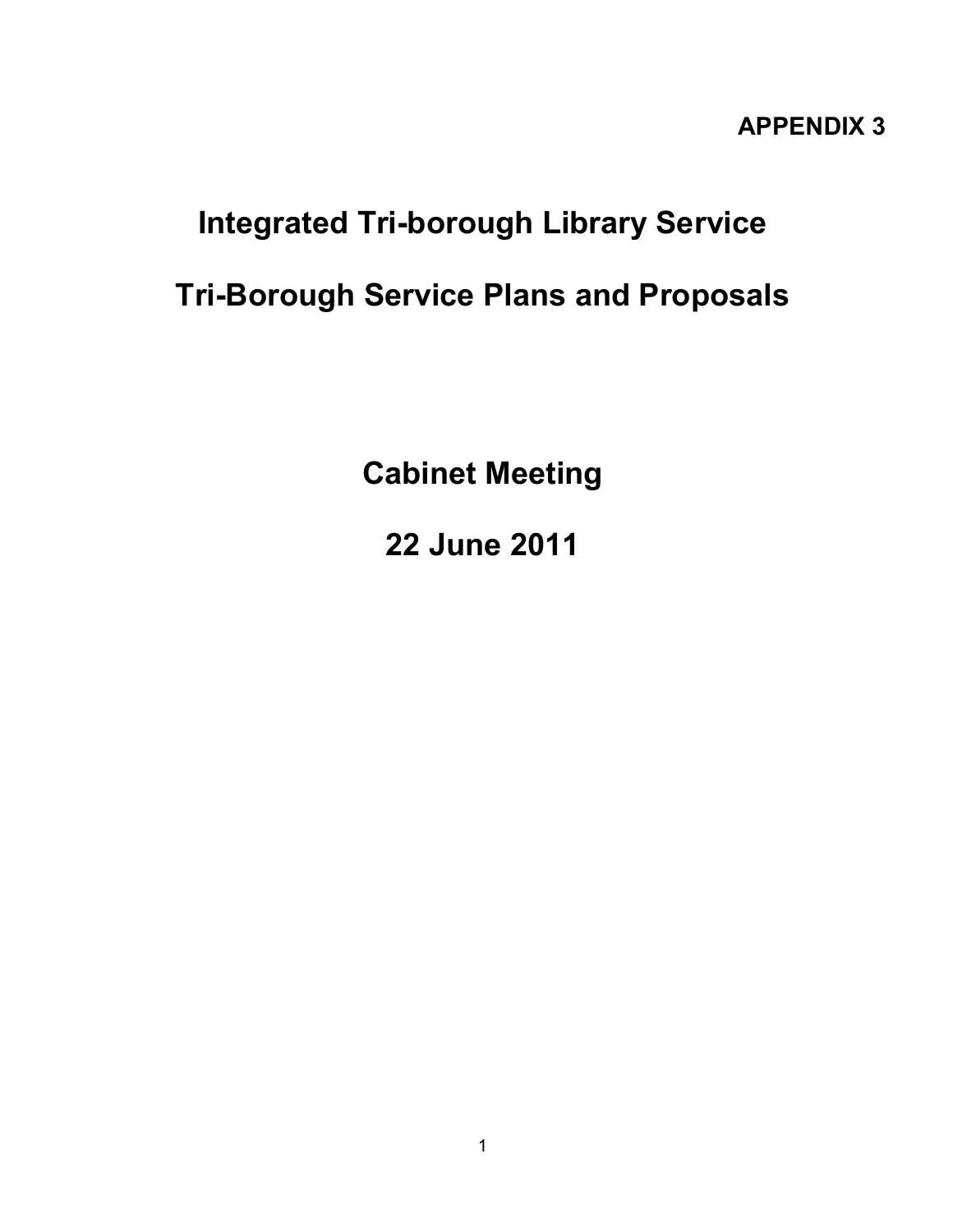# **Table of contents**

| 1. |     |  |  |  |  |  |  |
|----|-----|--|--|--|--|--|--|
| 1. |     |  |  |  |  |  |  |
| 2. |     |  |  |  |  |  |  |
| 3. |     |  |  |  |  |  |  |
| 4. |     |  |  |  |  |  |  |
| 5. |     |  |  |  |  |  |  |
|    | 5.1 |  |  |  |  |  |  |
|    | 5.2 |  |  |  |  |  |  |
|    |     |  |  |  |  |  |  |
|    | 6.1 |  |  |  |  |  |  |
|    | 6.2 |  |  |  |  |  |  |
|    | 6.3 |  |  |  |  |  |  |
|    | 6.4 |  |  |  |  |  |  |
|    | 6.5 |  |  |  |  |  |  |
|    | 6.6 |  |  |  |  |  |  |
| 7. |     |  |  |  |  |  |  |
| 8. |     |  |  |  |  |  |  |
| 9. |     |  |  |  |  |  |  |
|    |     |  |  |  |  |  |  |
|    |     |  |  |  |  |  |  |
|    |     |  |  |  |  |  |  |
|    |     |  |  |  |  |  |  |
|    |     |  |  |  |  |  |  |
|    |     |  |  |  |  |  |  |
|    |     |  |  |  |  |  |  |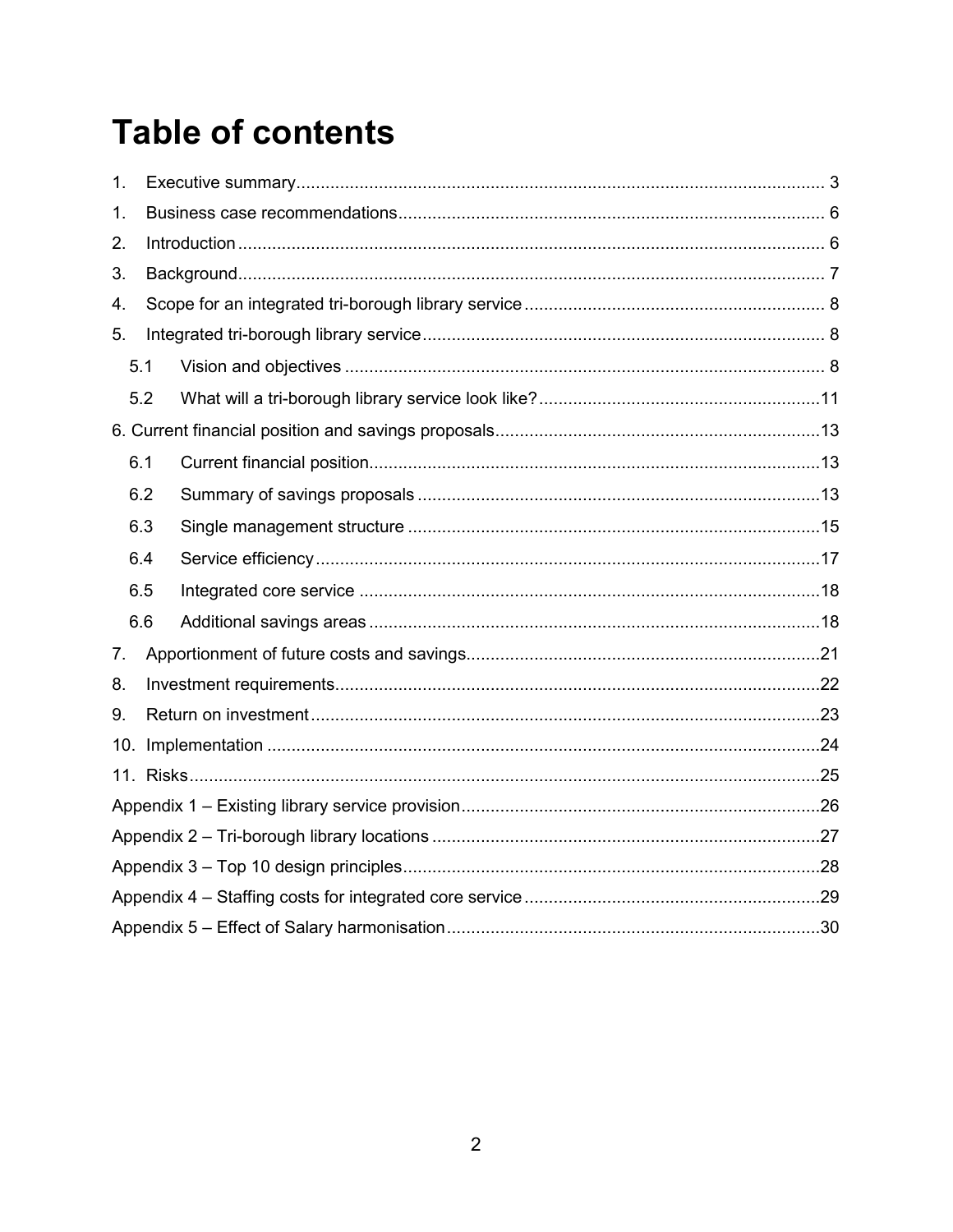## <span id="page-2-0"></span>**1. Executive summary**

#### **Business case recommendations**

- To note and agree the business case and thereby agree to create an integrated library service across the three boroughs.
- To set up a joint steering group of two Members of each participating Borough to supervise further refinement and implementation of the proposals.
- To note the financial projections in the business case and to incorporate these, as amended and refined at lower levels of detail into the budget planning process for 2012/13.
- To establish and implement a procedure for appointment to the senior management structures to be effective from November 2011.
- To refer the proposals for further comment by scrutiny committees and to authorise formal consultation with Trade Unions and communication with staff.

### **Background**

In February 2011 Hammersmith and Fulham, Kensington and Chelsea and Westminster City Council agreed a number of tri-borough proposals including exploring the creation of an integrated libraries and archives service.

The provision of public libraries is a statutory responsibility for local authorities under the 1964 Public Libraries Act. Public libraries provide access to a wide range of materials, information, knowledge and services to meet the present and future reading, learning and information needs of local communities. They are very popular and heavily used (5 million physical visits in the three boroughs last year).

As well as keeping a good stock of books and computers for customer use, modern libraries are fundamental to inspiring and enabling learning and reading. Libraries support the delivery of priorities relating to well-being and health, skills and learning, and active and sustainable communities. For many residents and visitors, the local library is the face of the council in their community.

Libraries offer a universal service that contributes to many outcomes and aspirations in the wider strategic plans of each of the boroughs, such as supporting children to enjoy and achieve, and to make a positive contribution and helping older people enjoy a better quality of life and well-being. Libraries can assist businesses, entrepreneurs, and the local economy, through information and events and they support improving health through health information programmes such as books on prescription initative.

Libraries already work in partnership with many organisations, bringing them into the library, and taking the library service into other settings. This means that our libraries can act as an access and entry point into a wide range of other council and agency services, offering information and support to meet community needs.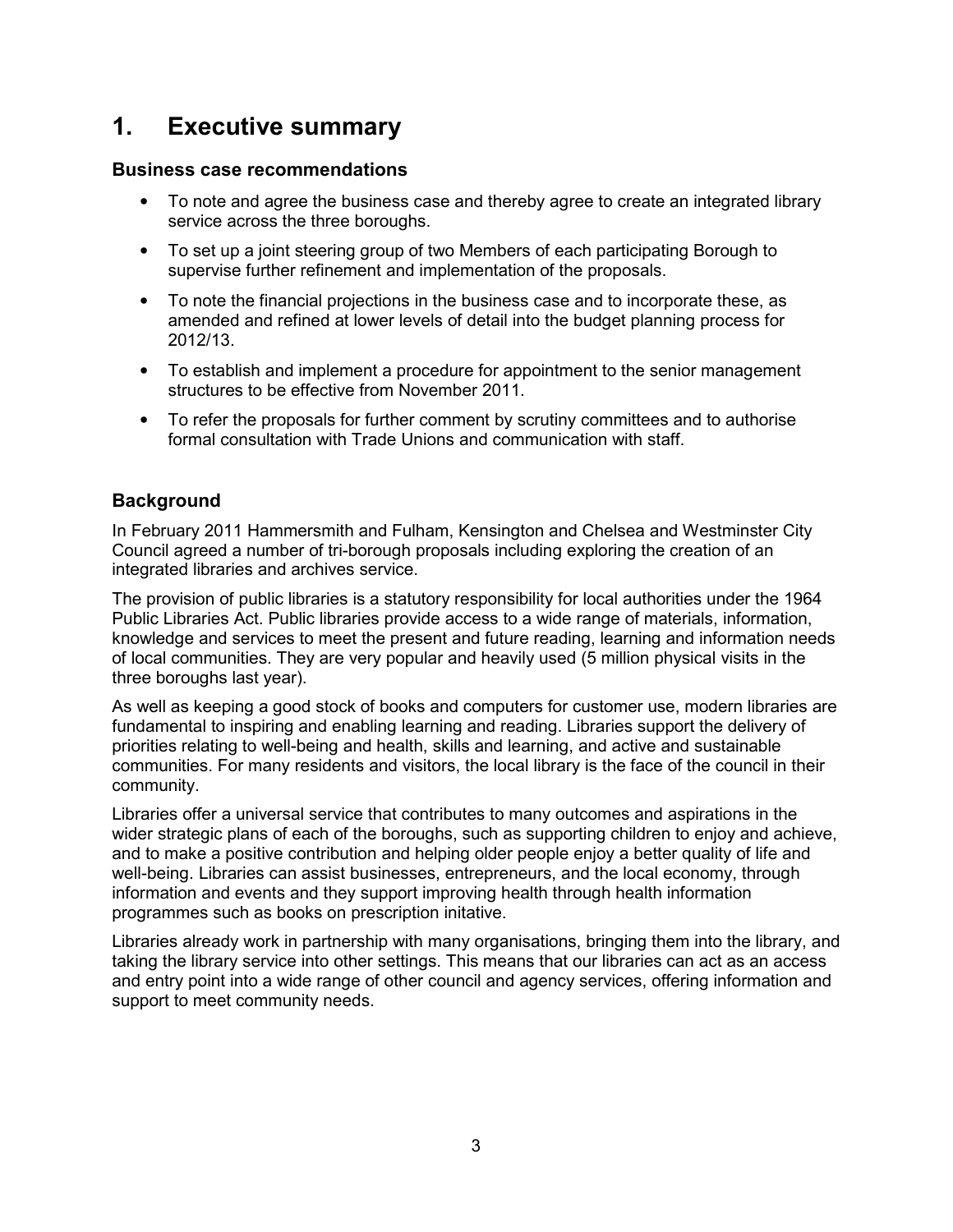### **What a tri-borough library service will look like**

A single managed library service will provide a unique opportunity to sustain excellent frontline services and deliver customer outcomes, whilst also ensuring that local sovereignty is preserved.

The creation of a single library service will help insure the resilience and sustainability of the public library offer in each tri-borough authority.

Specific customer benefits that will be realised through the initial combined management structure and service remodelling include:

- Individual libraries becoming the gateway to a wider tri-borough service offering, enabling users to access a wider range of books and other materials including the specialist collections held by each borough. Users will also benefit from the differing specialist expertise and experience of staff.
- Consistency of service standards across the three boroughs customers will receive a high quality customer experience regardless of geographical location or access channel (face-to-face, telephone or web).

A tri-borough library service will be delivered in four phases. Phase 1 will see the creation and approval of a detailed business case. Phase 2 will see the implementation of a single management structure and design of a single operational structure. During phase 3 a single operational structure will be implemented and during phase 4 alternatives for new delivery or trading options will be considered.

### **Savings proposals**

This business case outlines a set of verified proposals that will provide savings opportunities for each of the tri-borough partners. A summary of savings opportunities can be found in the table below.

|                                 |         | <b>Financial Savings (£)</b> |         |              |  |  |
|---------------------------------|---------|------------------------------|---------|--------------|--|--|
|                                 | 2011/12 | 2012/13                      | 2013/14 | <b>Total</b> |  |  |
| Single management<br>structure* |         | 315,934                      |         | 315,934      |  |  |
| Service efficiency              |         | 173,754                      | 57,918  | 231,672      |  |  |
| Integrated core service         |         | 420,115                      | 140,039 | 560,154      |  |  |
| <b>Total</b>                    |         | 909,803                      | 197,957 | 1,107,760    |  |  |

In addition to the financial savings outlined in this business case there are a number of areas where additional savings could potentially be gained following the implementation of a triborough library service. These areas are detailed in this business case but require further work to realise their financial benefits.

All proposals outlined in this business case do not preclude the implementation of any future delivery models, options for which will be considered as part of phase 4.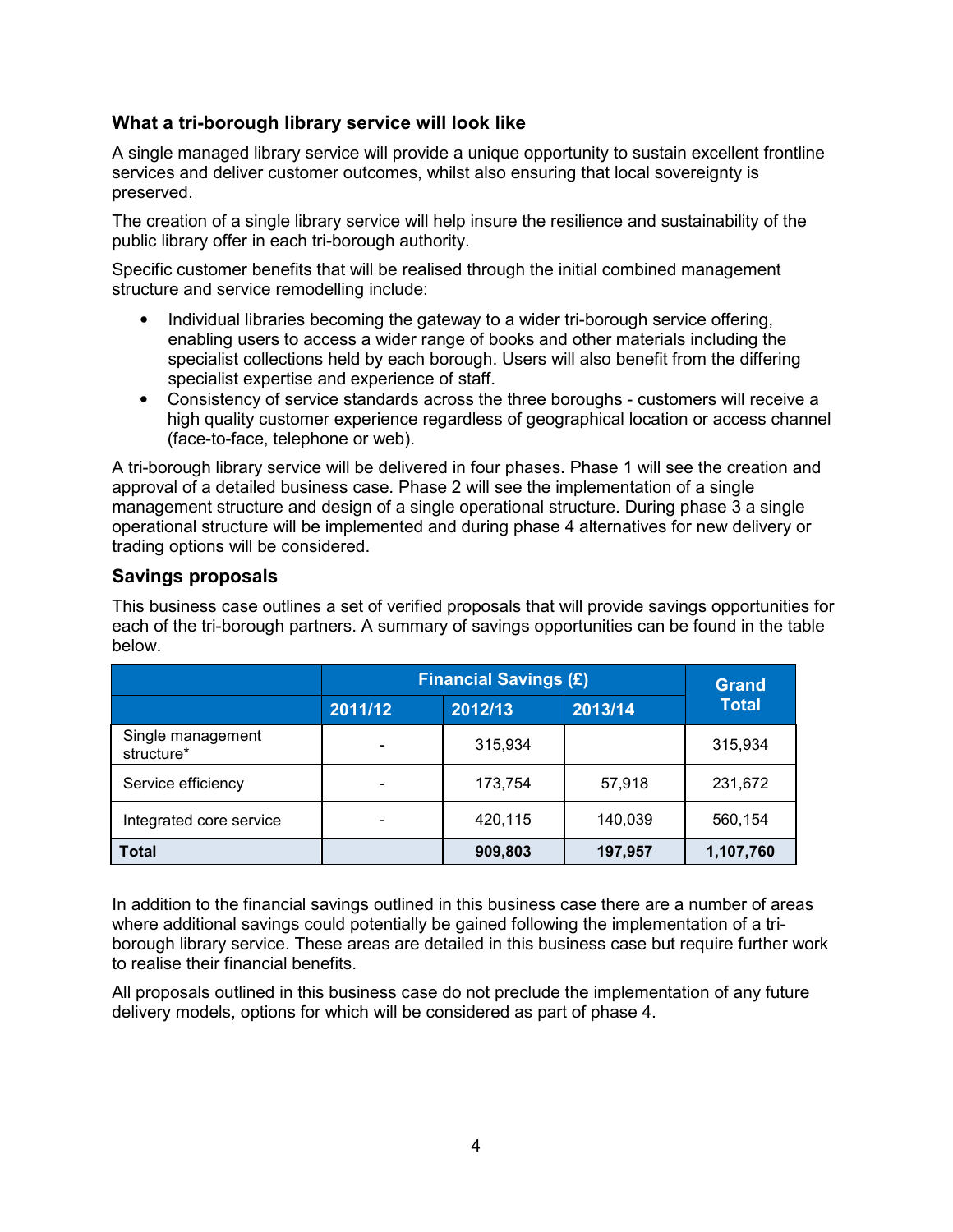#### **Single management structure**

A single management structure will combine the strategic management of each authority's library service within one management team of four, reducing the number of existing management posts by six.

#### **Service efficiency**

Using a detailed transactional model and applying local operational and professional knowledge the number of staff required to operate each of the tri-borough libraries to the required service level can be established. Currently the model outlines that 174 posts are required to run a basic integrated tri-borough lending service (not including reference or specialist services), 8 posts less than the current combined staffing establishment.

#### **Integrated core service**

An outline target operating model for the combined service has been drafted. This model provides a basic service offer that will be implemented across all authorities. Additional services can then be commissioned locally by individual authorities.

#### **Additional savings areas**

Following the introduction of an integrated tri-borough library service a number of additional savings areas may be realised. These include savings from the provision of an integrated home library service, provision of an integrated archives service, rationalisation of office and book storage space and harmonising contracts and joint procurement.

As integrated tri-borough library service would also help to attract inward investment and provide a greater opportunity to gain external funding.

### **Salary harmonisation**

Analysis has been carried out to identify if savings can be made through harmonising salaries across authorities. A harmonisation arrangement would provide all employees across triborough the same terms and conditions. £427,766 can be saved if all staff across the triborough library service are harmonised to the lowest salary point for their role.

Whilst salary harmonisation is a logical development it is not appropriate to do this just for libraries. Therefore it would need to be implemented in line with overall tri-borough procedures and timescales. Also there are significant risks in pursuing salary harmonisation in the absence of a proper consideration of different roles and responsibilities. These risks include reduction in quality of service, recruitment difficulties, and significant HR challenges. Therefore salary harmonisation will not be considered at the present time but will be investigated as part of Phase 4, when outsourcing options are considered.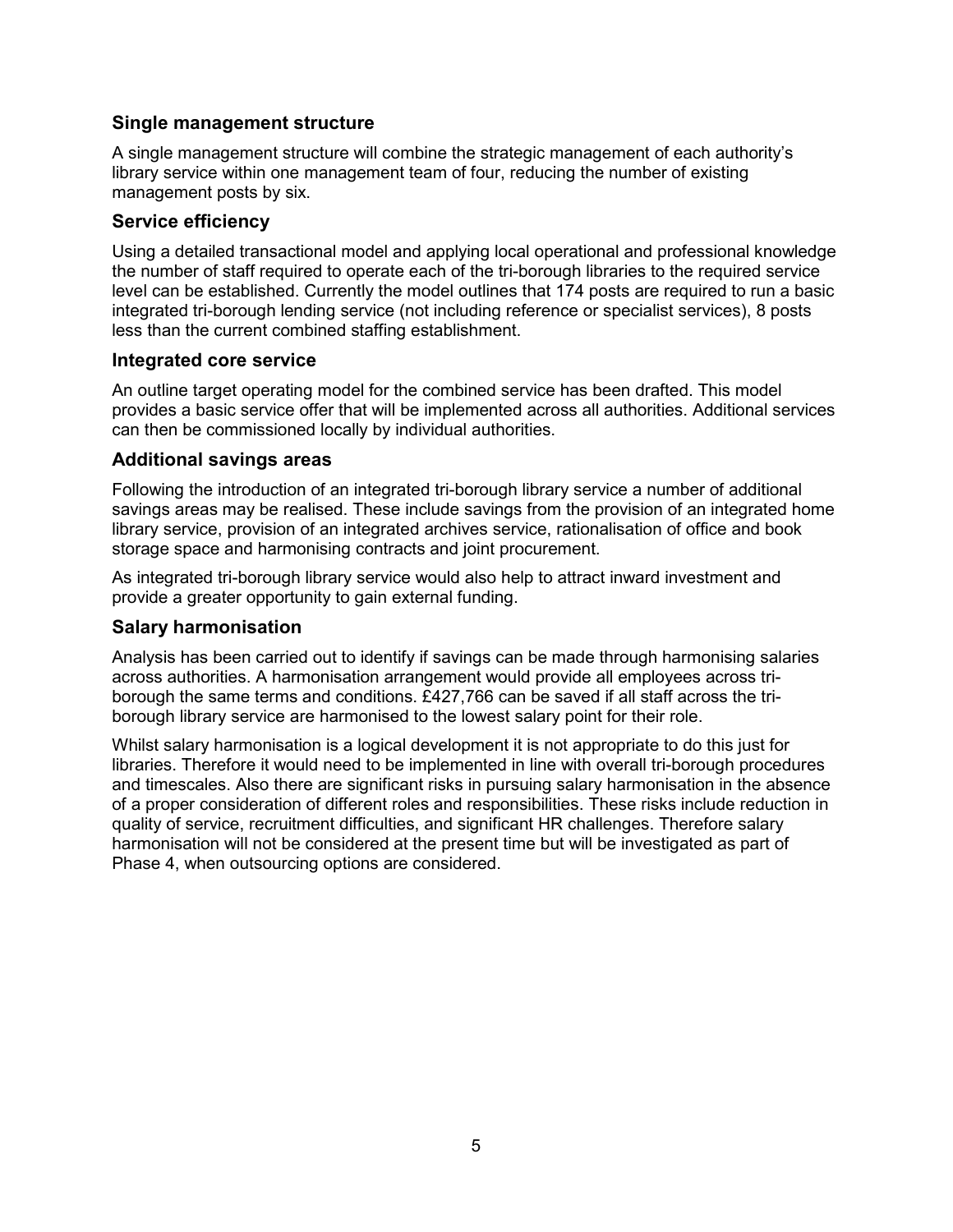## <span id="page-5-0"></span>**1. Business case recommendations**

- To note and agree the business case and thereby agree to create an integrated library service across the three boroughs.
- To set up a joint steering group of two Members of each participating Borough to supervise further refinement and implementation of the proposals.
- To note the financial projections in the business case and to incorporate these, as amended and refined at lower levels of detail into the budget planning process for 2012/13.
- To establish and implement a procedure for appointment to the senior management structures to be effective from November 2011.
- To refer the proposals for further comment by scrutiny committees and to authorise formal consultation with Trade Unions and communication with staff.

## **2. Introduction**

In August 2010 as part of the government's Future Libraries Programme, Hammersmith and Fulham and Kensington and Chelsea gained project support to explore the feasibility of a shared library service to be delivered or commissioned jointly across boroughs. This included investigating alternative models for delivering library services in what could be an innovative way for both authorities, and which could provide a model for other London boroughs. In late 2010 following the announcement of the tri-borough programme Westminster City Council joined Hammersmith and Fulham and Kensington and Chelsea to identify if an integrated library service could be delivered across all three boroughs.

With the help of external project support, a number of areas where potential savings may be found were identified:

- 1. the creation of a single joint management structure;
- 2. sharing specialist and support staff;
- 3. wider staff rationalisation and improved productivity;
- 4. harmonising contracts and joint procurement;
- 5. achieving the move to on-line service provision in an integrated way;
- 6. rationalising arrangements for storage, the home library service and transport across the three boroughs;
- 7. adopting a tri borough perspective in relation to the use of assets and buildings

In February 2011 Hammersmith and Fulham, Kensington and Chelsea and Westminster Councils published proposals for combining services. The proposals outlined that some services could be more efficiently managed at greater scale and management structures for the delivery of services are triplicated across the boroughs, and could potentially be rationalised. The proposals included the creation of a single integrated library service across the three boroughs, with local branding and delivery in line with local community needs and requirements. It was anticipated that  $£1,500K - £1,820K$  could potentially be saved from these areas.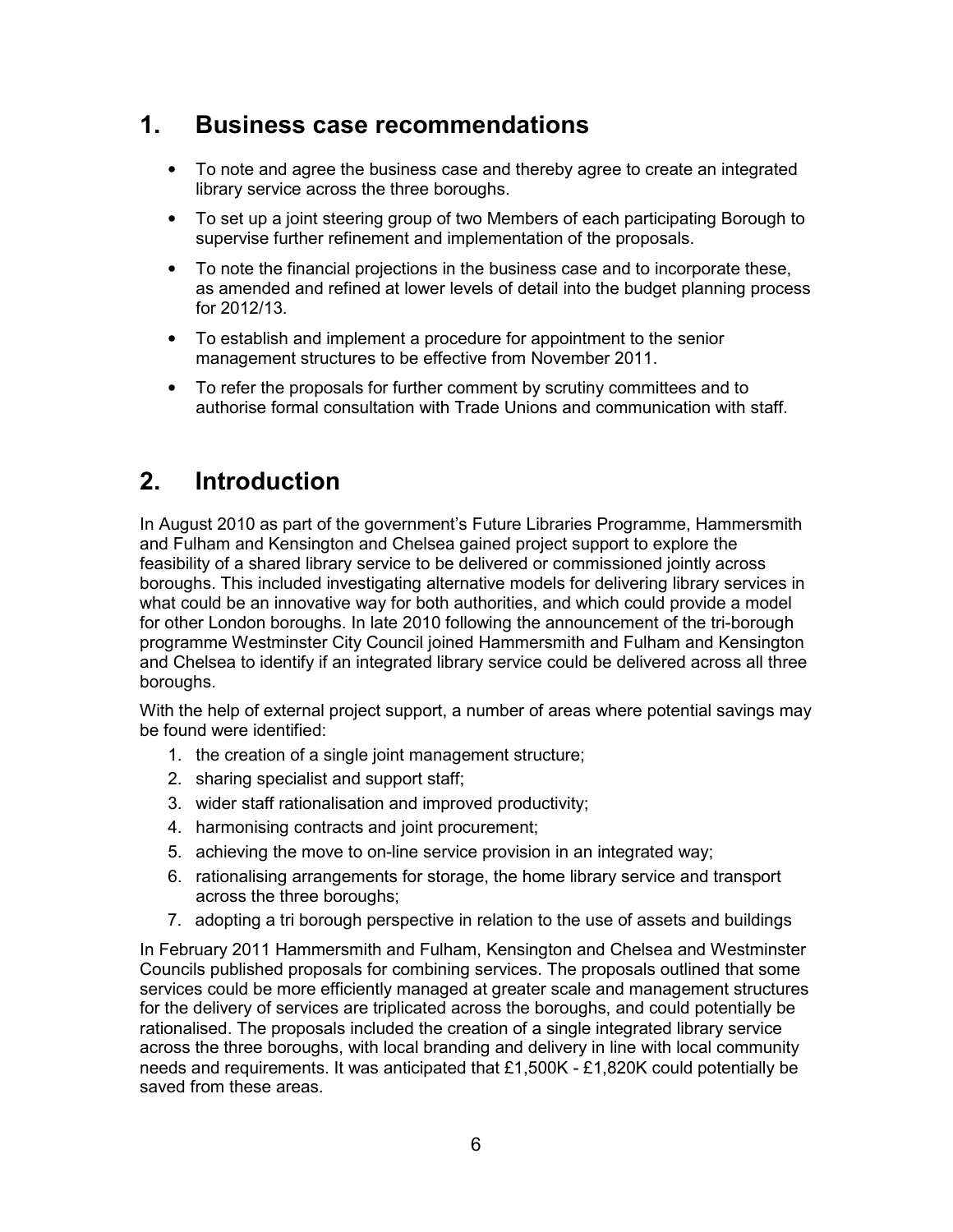<span id="page-6-0"></span>This business case outlines a set of verified proposals that will provide savings opportunities for each of the tri-borough partners over a three year period.

In addition to the savings outlined in this business case there are a number of areas where additional savings could potentially be gained following the implementation of a tri-borough library service. These areas require further work to realise their financial benefits and include salary harmonisation, provision of an integrated home library service, provision of an integrated archives service, rationalisation of office space and harmonising contracts and joint procurement.

All assumptions and figures used in this report are based on the position following implementation of 2011/12 budget changes. To deliver the savings outlined by this business case there is no requirement to further reduce the existing number of library buildings or change opening hours.

From April 2012 options will be considered for transferring the integrated library service to an external management organisation. This may take the form of a charitable trust, social enterprise, joint venture or through private sector management. The options outlined in this business case do not preclude the implementation of any future delivery models.

## **3. Background**

 $\overline{a}$ 

Public library services are currently delivered across the tri-borough area from 24 library buildings open 1,197 hours a week $1$ .

Libraries across the area vary greatly in size and opening hours. There is one central library (Kensington); seven 'district' libraries (Marylebone, Hammersmith, Fulham, Charing Cross, Paddington, Chelsea and Victoria) and a range of mid size and small community libraries. Between 2009 and the end of 2010 three brand new libraries opened: at Church Street, NW8, Pimlico, and Shepherds Bush (as part of the Westfield shopping centre). In addition Askew Road, Brompton and Notting Hill Gate libraries underwent large scale refurbishments. Opening hours are tailored to meet the needs of the communities they serve with six being open over 60 hours a week and five open for seven days a week.

17 of the 24 sites are equipped with self service technology and 17 buildings are WiFi enabled.

Currently 4 million items are loaned to 158,000 members every year. These include books, DVDs, CDs, talking books, newspapers, magazines and PC games. An extensive range of activities to promote reading, distribute information and encourage learning are also available across the tri-borough area. Activities include outreach programmes volunteering opportunities and events for preschool children. These activities are supported by 461 PC terminals.

In addition to the 24 service points home library services deliver material across the triborough area to 1,098 people who are unable to visit a library. Hammersmith and Fulham also provide a service at Wormwood Scrubs prison and Westminster manages a school's library service.

 $1$  This figure will reduce to 21 by December 2011 following the closure of St James Library in Westminster and the handover of Barons Court and Sands End in Hammersmith and Fulham to the community.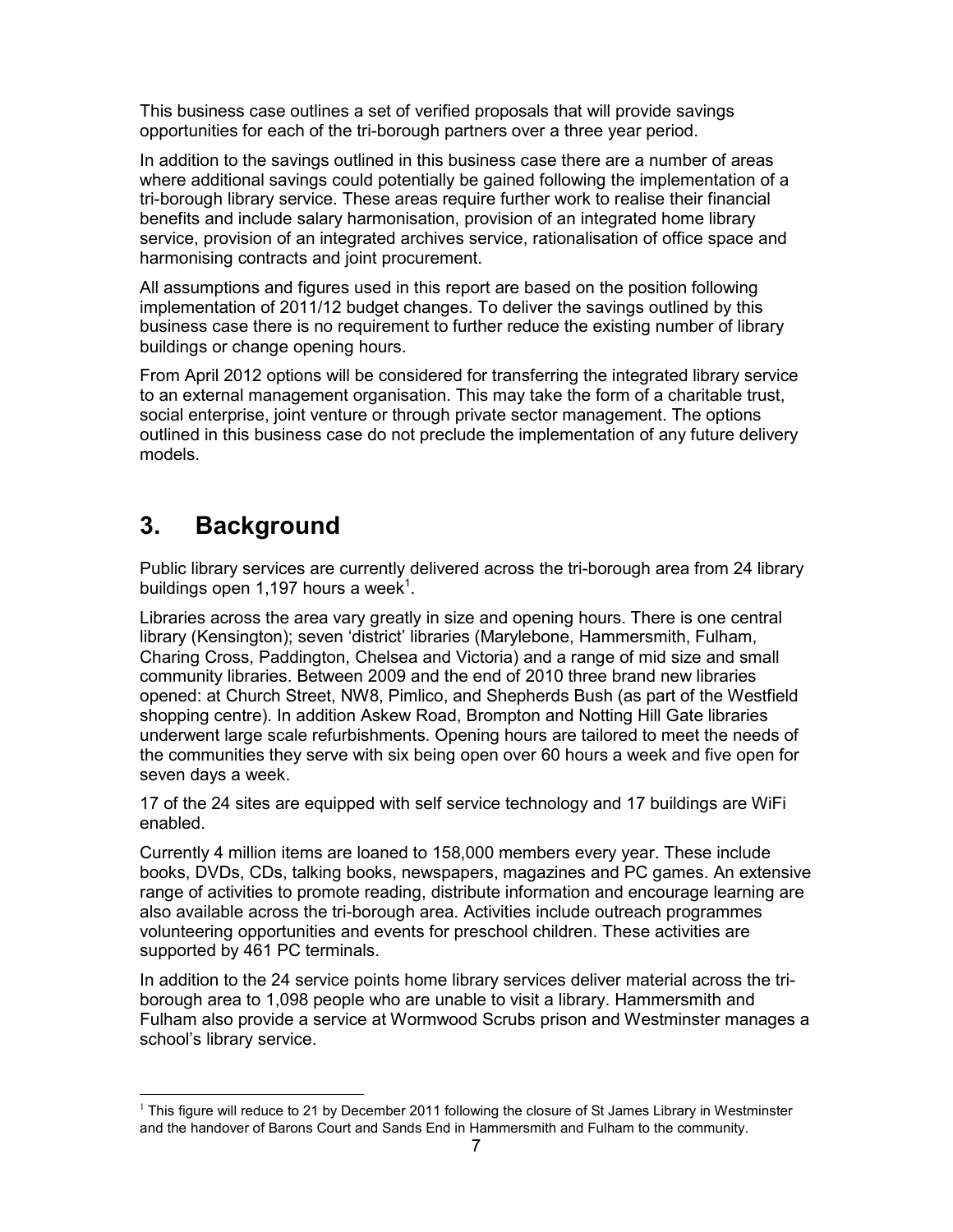<span id="page-7-0"></span>A detailed breakdown of current service levels can be found in appendix 1. Appendix 2 shows the locations of each library

## **4. Scope for an integrated tri-borough library service**

The assumption is that all "core offer" services will be integrated – unless there are strong arguments to the contrary. Each authority will retain sovereignty over policymaking but there is an assumption that unless there are considered reasons to set unique expectations, boroughs ought to standardise specifications because these ought to deliver better prices.

Boroughs will take the opportunity to radically redesign services, drawing on each authority's strengths.

It is anticipated that each borough will have the capacity to locally commission services on top of the proposed core offer. Examples of the locally commissioned services include the Bengali Outreach Service, Prisons Library Services, services to children's centres and study support. Partner organisations (such as the PCT) may also commission services across the tri-borough area e.g. Bibliotherapy. Further details of locally commissioned services are outlined in section 5.2.

Arts and Culture are not currently in scope as part of the integrated Tri-borough Library service.

## **5. Integrated tri-borough library service**

### **5.1 Vision and objectives**

Under the terms of the 1964 Public Libraries and Museums Act, public library provision is a statutory duty for local authorities. The duty requires authorities to provide a comprehensive and efficient library service for everyone who lives, works and studies in the area, and to take into account their general and specific needs.

Public libraries are one of the cornerstones of modern communities, providing unbiased and unparalleled access to a wide range of materials, information, knowledge and services, both on-line and during stated opening hours. They are very popular and heavily used (5 million physical visits across the tri-borough area in 2010/11).

The development of online digital information and media formats is one of the biggest challenges facing libraries, not because it threatens their existence, but because it is an integral part of a modern service; the challenge comes from keeping up to date with the technology investment and the content management.

As well as keeping a good stock of books and computers for customer use, modern libraries are fundamental to inspiring and enabling learning and reading. They also provide space for the wider range of activities and events for individuals and groups that now take place. These activities are a vital part of a modern library service, contributing directly to individual and community well-being and development. They include preschool storytelling sessions, homework clubs, author talks, arts and creative events, PC tutorials, adult learning and skills classes for individuals or groups, sessions delivered by partner agencies, such as the National Health Service and Jobcentre plus or by community groups.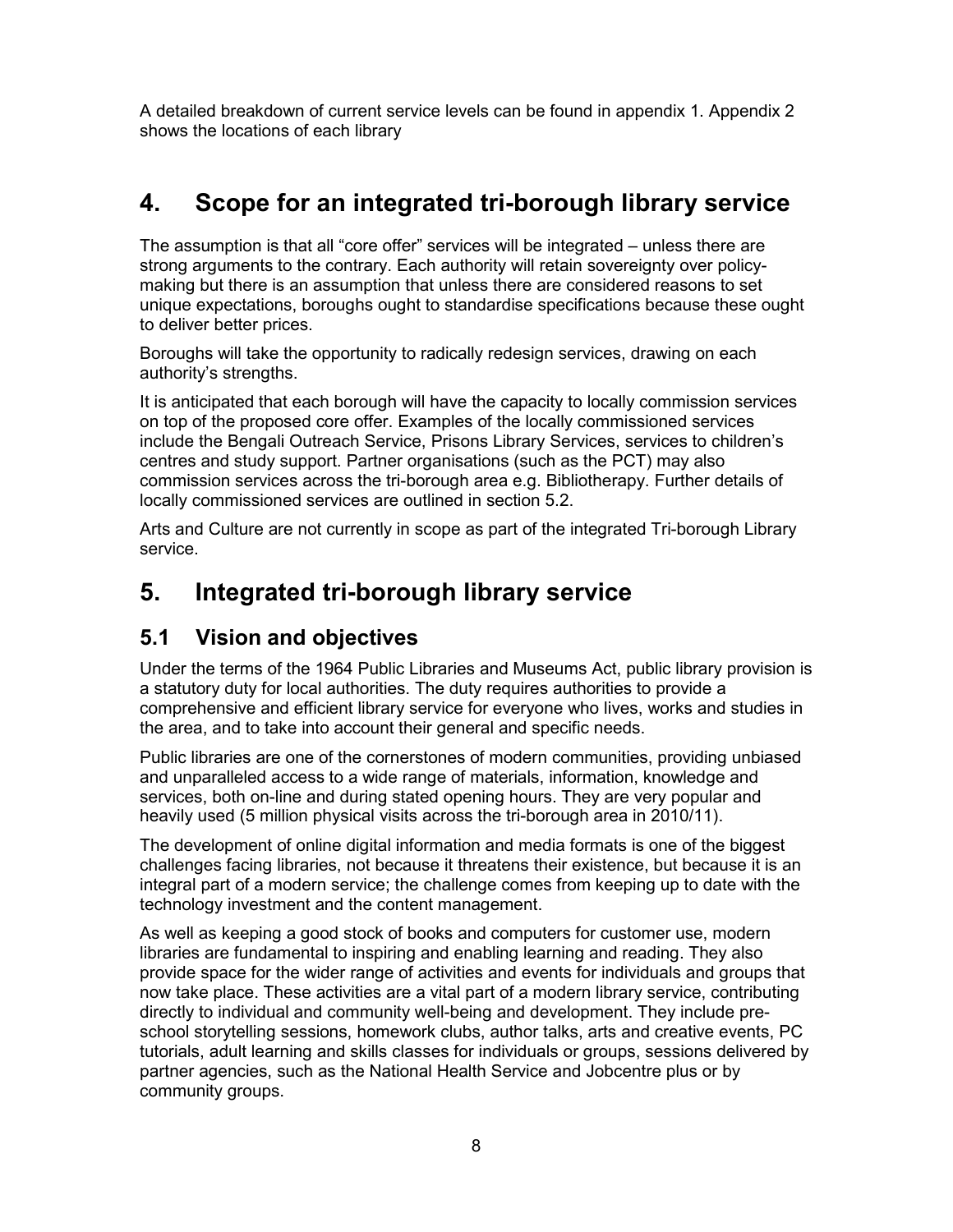Public libraries are places where people can go to read and borrow books, and to learn. This simple but powerful statement will continue to be at the heart of the service for many years to come. Through this and other activities, libraries empower, inform and enrich the people and communities they serve through a range of services and collections delivered by well trained staff through community based buildings and online.

Libraries are freely available to everyone in the community, and aim to meet their present and future reading, learning and information needs.

Libraries have the potential to support the delivery of priorities relating to well-being and health, skills and learning, and active and sustainable communities. Most of our public libraries are located in local neighbourhoods and communities, and open when residents and others need them. They offer services targeted to meet local needs and priorities. For many residents and visitors, the local library is the face of the council and its customer services.

Libraries offer a universal service that contributes to many of the outcomes and aspirations in the wider strategic plans of each of the boroughs, such as supporting children to enjoy and achieve, and to make a positive contribution; helping older people enjoy a better quality of life and well-being; libraries can assist businesses, entrepreneurs, and the local economy, through information and events; they support improving health through health information and initiatives such as books on prescription.

We need to make sure that our libraries retain their core purpose of enriching people's lives by giving residents and users access to books and other information. Libraries can act as an access and entry point into a wide range of other council and agency services, offering information and support to meet community needs.

To achieve these outcomes, library services need to be visible, attractive and appealing, designed to increase participation and reach out to new audiences as well as retaining existing users. By sharing these ambitions for the service across the three boroughs, there is a greater opportunity to achieve economies of scale, increase income opportunities, attract inward investment, and maintain existing services.

In developing this business case, an overall vision and set of objectives have been established as shown overleaf: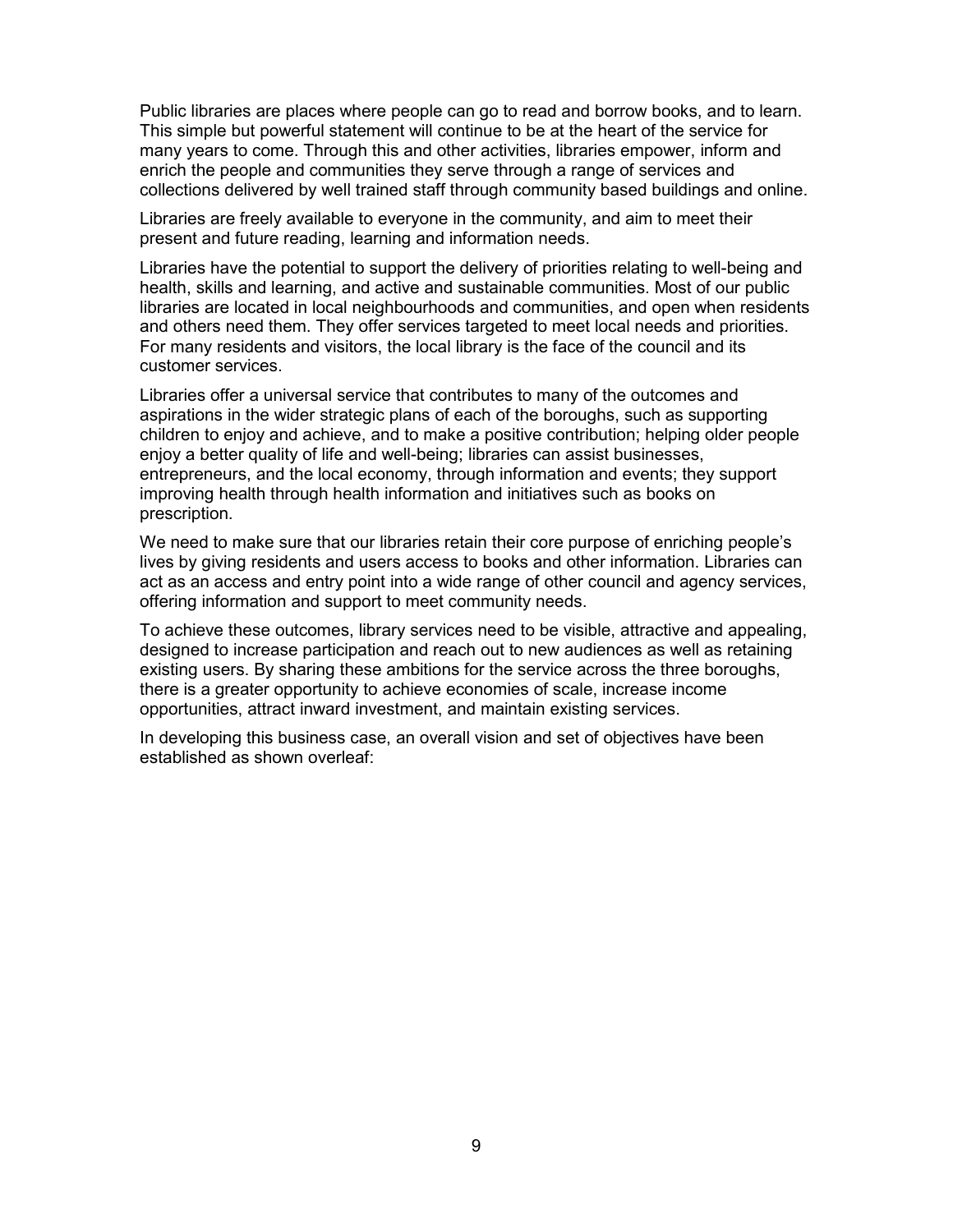### Vision for the tri-borough library service

**Libraries are freely available to everyone in the community, and aim to meet their present and future reading, learning and information needs. The key elements of an integrated library service are:** 

| <b>Reading</b>                            | everything starts with reading, libraries help children and adults to<br>become proficient readers for life and promote the love of reading<br>for pleasure                                                                   |
|-------------------------------------------|-------------------------------------------------------------------------------------------------------------------------------------------------------------------------------------------------------------------------------|
| Learning                                  | libraries will support formal education at every stage and be a<br>major provider of informal and self-directed learning for all                                                                                              |
| <b>Digital</b>                            | libraries will create and providing access to digital resources, and<br>help people to bridge the digital divide through support and training                                                                                 |
| <b>Information</b>                        | libraries will provide the gateway to the world's knowledge (about<br>anything and everything) and to local community information, with<br>intelligent interpretation                                                         |
| <b>Community</b>                          | libraries will provide a physical, accessible, safe indoor presence in<br>the heart of local communities, a meeting place for local people<br>and organisations, a destination or venue for cultural events and<br>activities |
| <b>Access point for</b><br>other services | either online or through surgeries or permanently shared location -<br>as a trusted brand with expert staff, a natural place where people<br>will go to seek advice and support and to transact                               |
|                                           | In addition an integrated service could provide:                                                                                                                                                                              |
| Heritage/sense<br>of place                | libraries will keep the record of times gone by $-$ the history of<br>people and communities, helping to create identity and cohesion                                                                                         |

The programme objectives for an integrated tri-borough library service are:

- The creation of a single combined library service with local branding and in line with local community needs, that maximises value gained from public expenditure, strengthens the place of libraries in the community and maintains and improves the quality of core services.
- The generation of significant savings through the creation of a combined library service and to minimise the impact of budget cuts to frontline services
- To explore and determine the scope for the creation of a single combined archives service.
- To engage with commercial partners to increase income opportunities for libraries.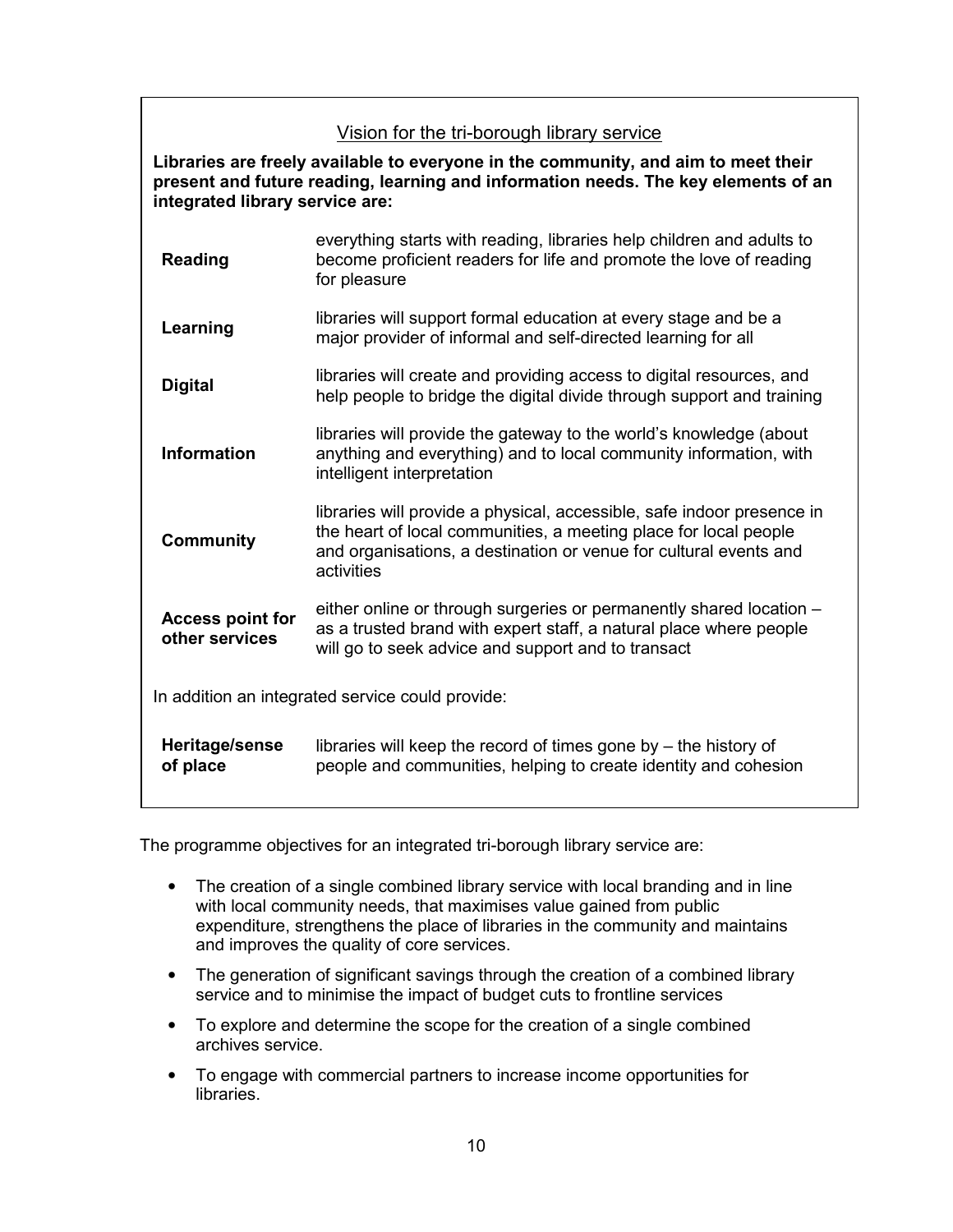<span id="page-10-0"></span>An integrated library service will be implemented via a phased approach further details of which can be found in section 10.

A set of design principles have been agreed to shape the structure of the new integrated tri-borough library service; these are outlined in appendix 3.

## **5.2 What will a tri-borough library service look like?**

A tri-borough library service will deliver the following core services from 21 buildings.

### **Reading**

- Provision of resources to support adult reading
- Selection of events to support children's **literacy**
- Reader development activities
- Programme of outreach to meet local need

### **Digital**

- Creation of digital content (e.g. community Access to information resources and databases)
- Providing access to on-line digital resources
- Learning activities to improve digital literacy (getting online and navigating around)
- Access to PCs
- Access to Wi-Fi enabled buildings

### **Community**

• Provision of venues for community and partner organisations to meet

### **Learning**

- Provision of resources to support adult and children's learning
- Learning activities to improve adult literacy and IT skills
- Employment related learning activities

### **Information**

- knowledgeable staff
- Provision of local and council information
- Improved access to special collections
- Access to local historical resources

A single managed library service will provide a unique opportunity to sustain excellent frontline services and deliver customer outcomes, whilst also ensuring that local sovereignty is preserved (for example each local authority will decide on the number and opening hours of libraries and the level of corporate engagement).

Specific customer benefits that will be realised through the initial combined management structure and service remodelling include:

- Individual libraries becoming the gateway to a wider tri-borough service offering, enabling users to access a wider range of books and other materials including the specialist collections held by each borough; and to benefit from the differing specialist expertise and experience of staff.
- Consistency of service standards across the three boroughs customers will receive a quality customer experience regardless of geographical location or access channel (face-to-face, telephone or web);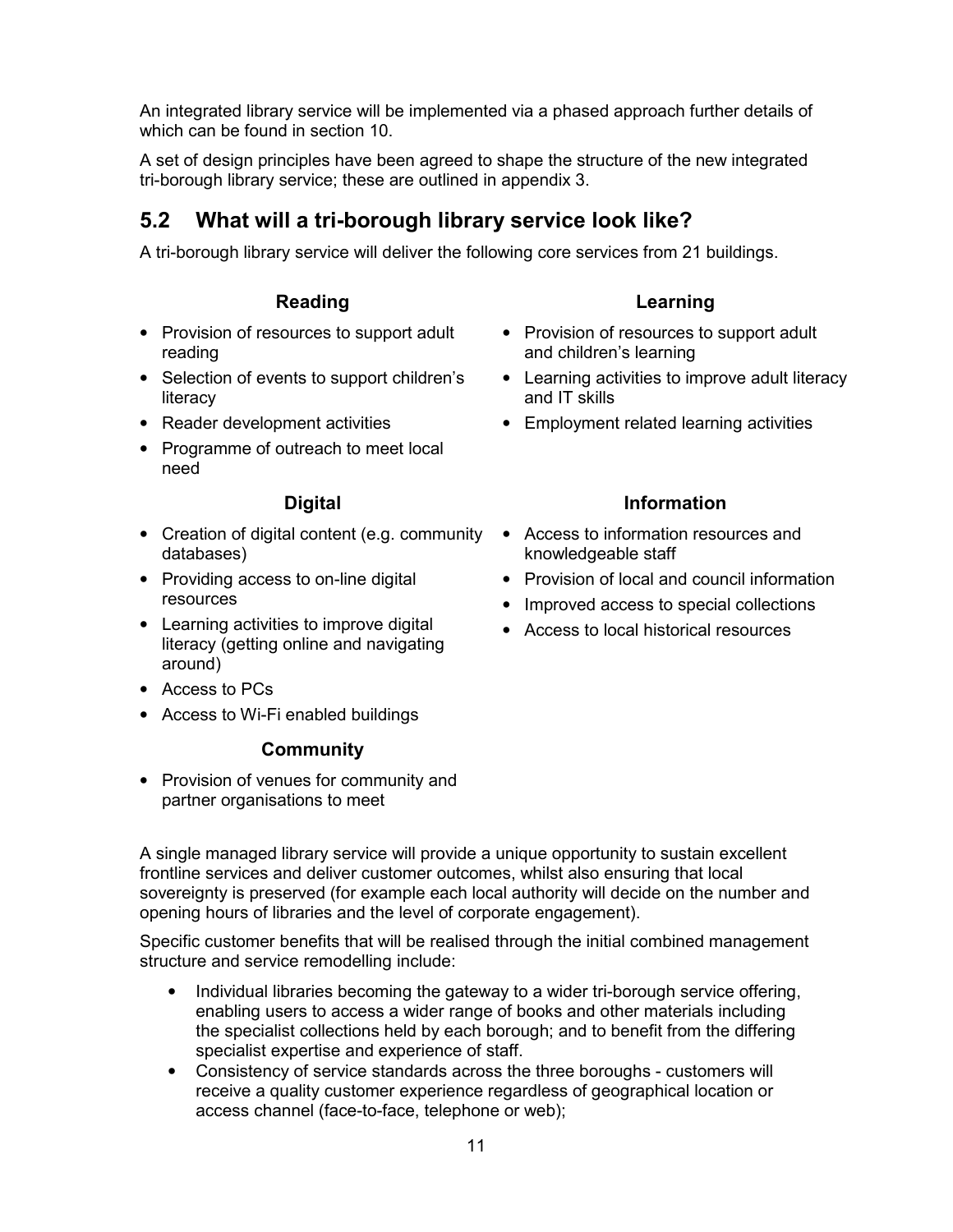Tri-borough working also offers the opportunity to exploit the joint commercial potential of library assets and services to generate additional income. Libraries across the three boroughs attract significant visitor numbers every day and many of them are in prime locations that would be attractive to retailers and other commercial outfits.

There is also potential income to be secured as a result of our knowledge and experience of pursuing a tri-borough service. Successful delivery of a combined service provides a compelling platform from which to trade both service delivery skills and capability as well as a consultancy offer.

A variety of services will be commissioned locally; examples of locally commissioned services are shown below. This is not an exhaustive list and is likely to be expanded to include services for children, families and vulnerable adults.

| <b>Service</b>                              | <b>Commissioning Authority</b>  |
|---------------------------------------------|---------------------------------|
| Chinese services                            | <b>Westminster City Council</b> |
| <b>Prison services</b>                      | Hammersmith and Fulham          |
| Music Library                               | <b>Westminster City Council</b> |
| <b>Business information</b>                 | <b>Westminster City Council</b> |
| Bengali services                            | <b>Westminster City Council</b> |
| Specialist reference collections            | <b>Westminster City Council</b> |
| <b>Schools Library Service</b>              | <b>Westminster City Council</b> |
| Early years provision in community settings | Kensington and Chelsea          |

Whilst it is anticipated the library service may be managed as a single service with shared infrastructure and capability, the new model and associated structures will ensure that the current localised service offering and opening times provided by libraries in each of the respective boroughs will be delivered in line with the sovereignty guarantee.

An initial Equalities Impact Assessment has been carried out and this has identified no negative impacts for customer and community groups, and a number of positive benefits. For staff, there are no negative impacts in relation to the equality groups. The Equalities Impact Assessment will be repeated at various key stages during the implementation process as the new operating model and structure are developed and as other delivery options are assessed.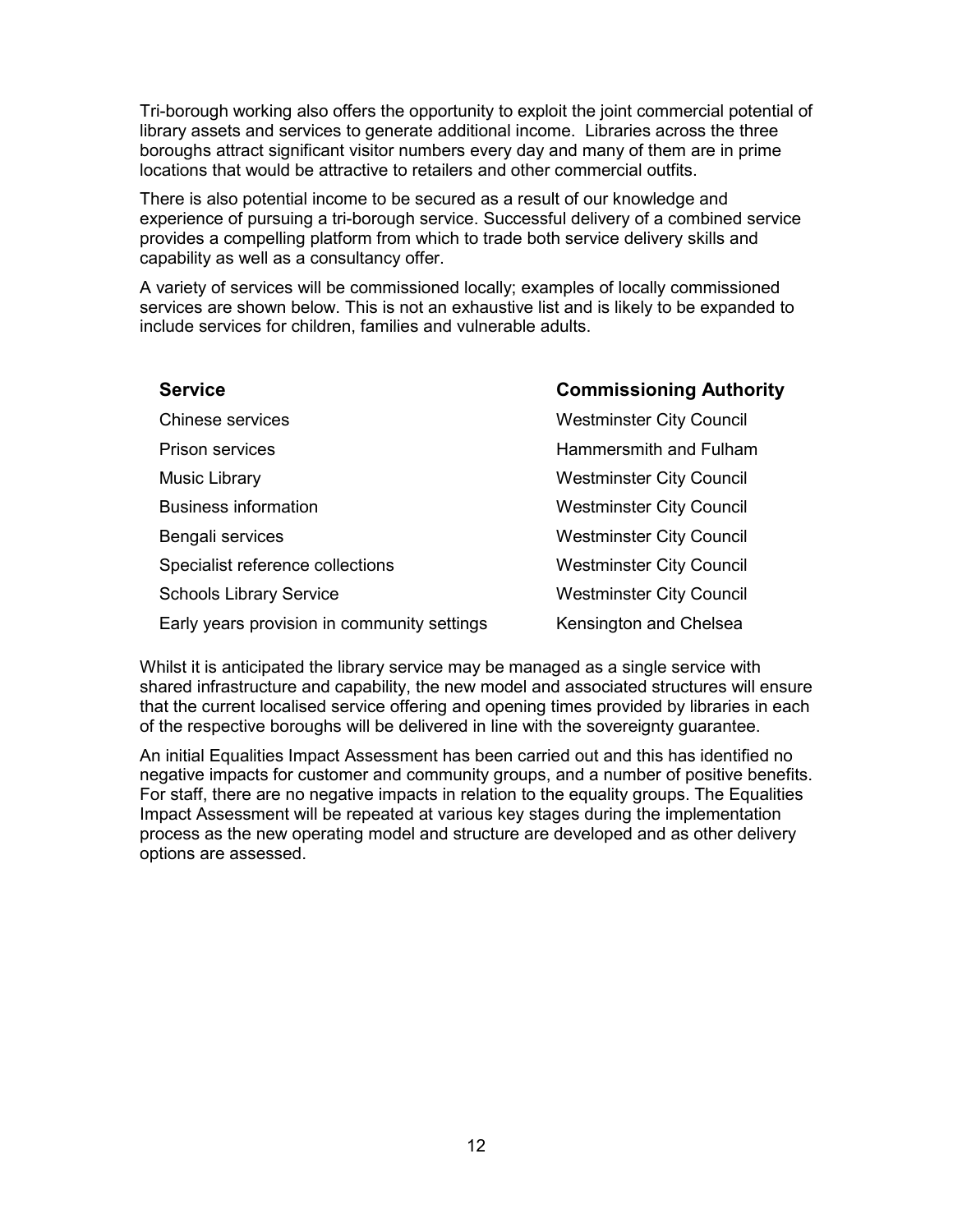## <span id="page-12-0"></span>**6. Current financial position and savings proposals**

### **6.1 Current financial position**

The table below sets out the current financial position in relation to the library service for each of the tri-borough authorities. This information is based on the budget position for 2011/12 and reflects any savings already committed by individual authorities.

| <b>2011/12 Budget</b>               | <b>Hammersmith</b><br>& Fulham | <b>Westminster</b> | <b>Kensington</b><br>& Chelsea | <b>Combined</b> |
|-------------------------------------|--------------------------------|--------------------|--------------------------------|-----------------|
| <b>Total budget</b>                 | £3,501,966                     | £12,155,241        | £6,633,270                     | £22,270,477     |
| Total uncontrollable<br>budget      | £938,900                       | £4,842,047         | £2,195,620                     | £7,976,567      |
| Total controllable budget           | £2,563,066                     | £7,313,194         | £4,437,650                     | £14,313,910     |
| Total salary budget                 | £1,866,966                     | £4,946,727         | £2,964,310                     | £9,758,503      |
| Total full time equivalent<br>posts | 59.3                           | 154                | 85                             | 298             |
| Total opening hours                 | 231                            | 687                | 279                            | 1.197           |

### **6.2 Summary of savings proposals**

The following table summarises the financial savings associated with each option in this business case.

|                                 |         | <b>Financial Savings (£)</b> |         |           |  |  |
|---------------------------------|---------|------------------------------|---------|-----------|--|--|
|                                 | 2011/12 | <b>Total</b>                 |         |           |  |  |
| Single management<br>structure* |         | 315,934                      |         | 315,934   |  |  |
| Service efficiency              |         | 173,754                      | 57,918  | 231,672   |  |  |
| Integrated core service         |         | 420,115                      | 140,039 | 560,154   |  |  |
| <b>Total</b>                    |         | 909,803                      | 197,957 | 1,107,760 |  |  |

Details of how these savings are broken down by individual authorities are shown overleaf.

Each of these savings is described in detail from section 6.3 onwards. Details of how these savings and costs could be apportioned are outlined in section seven.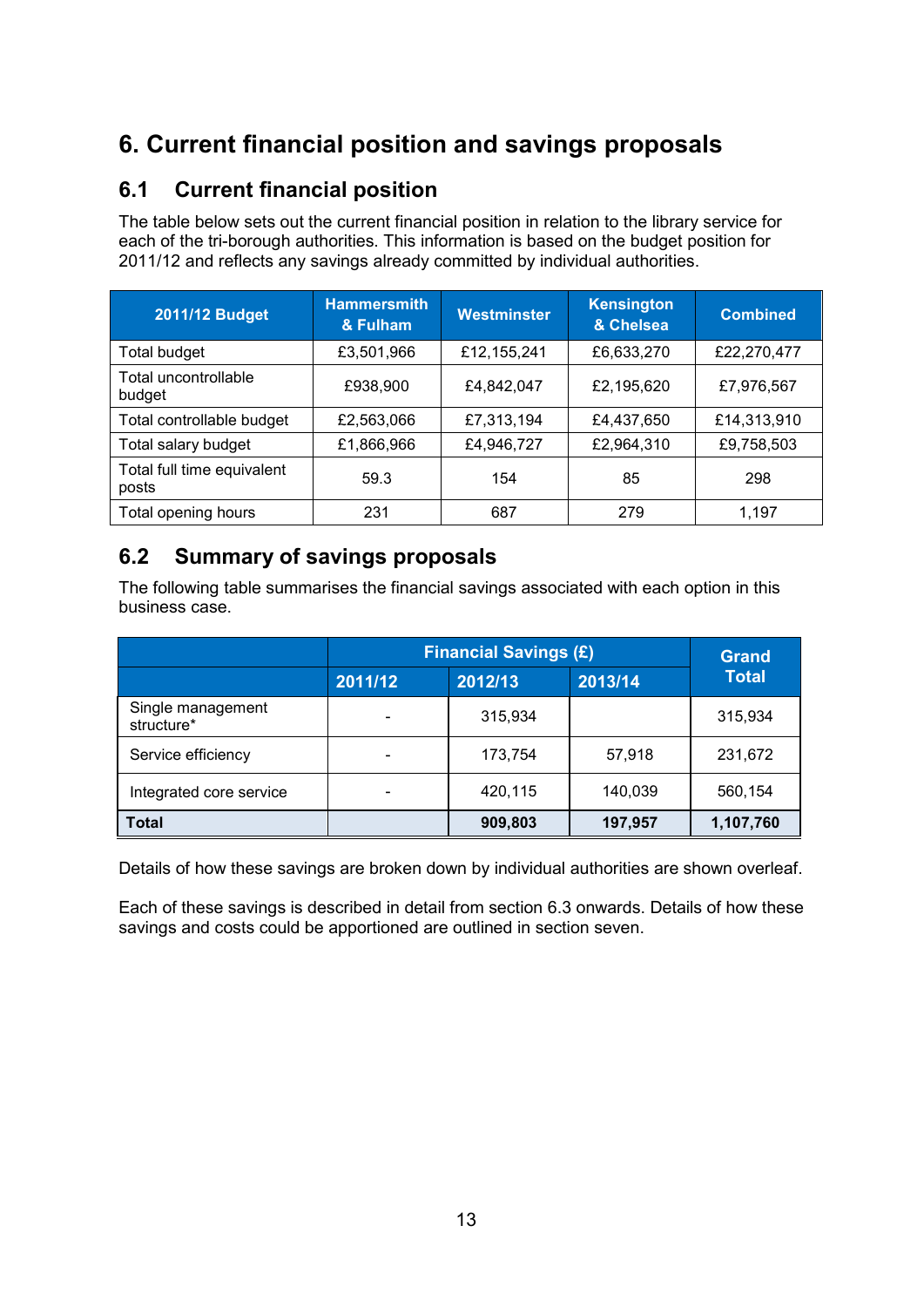| Financial savings (£) breakdown   |                |                                                                       |                     |                                 |               |                     |                      |                                 |                     |                      |               |         |
|-----------------------------------|----------------|-----------------------------------------------------------------------|---------------------|---------------------------------|---------------|---------------------|----------------------|---------------------------------|---------------------|----------------------|---------------|---------|
|                                   | <b>Current</b> | <b>Post Tri-</b><br><b>Total</b><br>borough<br>savings<br><b>cost</b> |                     | <b>Hammersmith &amp; Fulham</b> |               | Westminster         |                      | <b>Kensington &amp; Chelsea</b> |                     |                      |               |         |
|                                   | cost           |                                                                       | Pre tri-<br>borough | Post tri-<br>borough            | <b>Saving</b> | Pre tri-<br>borough | Post tri-<br>borough | <b>Saving</b>                   | Pre tri-<br>borough | Post tri-<br>borough | <b>Saving</b> |         |
| Single<br>management<br>structure | 615,934        | 300,000                                                               | 315,934             | 71,282                          | 100,000       | $-28,718$           | 262,652              | 100,000                         | 162,652             | 282,000              | 100,000       | 182,000 |
| Service<br>efficiency             | 5,038,866      | 4,807,194                                                             | 231,672             | 1,042,524                       | 984,606       | 57,918              | 2,577,351            | 2,519,433                       | 57,918              | 1,418,991            | 1,303,155     | 115,836 |
| Integrated<br>core service        | 2,912,031      | 2,351,876                                                             | 560,155             | 705,021                         | 463,728       | 241,293             | ,154,891             | 926,195                         | 228,696             | 1,052,119            | 961,953       | 90,166  |
| <b>Total</b>                      | 8,566,831      | 7,459,070                                                             | 1,107,761           | 1,818,827                       | 1,548,334     | 270,493             | 3,994,894            | 3,545,628                       | 449,266             | 2,753,110            | 2,365,108     | 388,002 |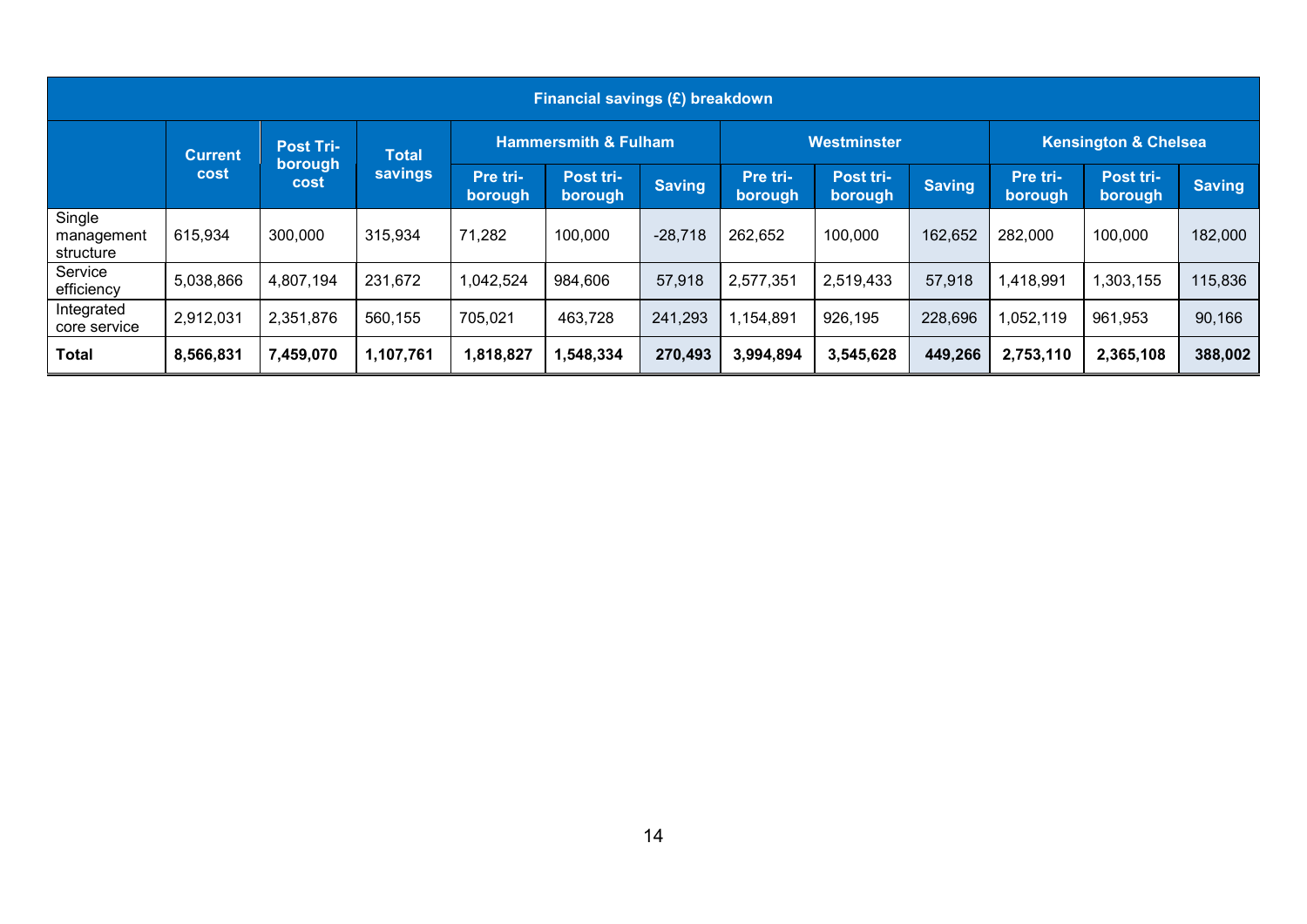## <span id="page-14-0"></span>**6.3 Single management structure**

A single integrated library service across all three authorities will be led by a single management structure. One Head of Service will oversee a team of 3 senior managers as outlined below.



The Management team will have the following responsibilities

#### **Head of Service**

- To set the overall strategic direction of the service
- To lead on strategic planning and development
- To hold accountability for operational performance and delivery
- To hold financial accountability for the service
- Responsibility for the business development of the service
- Member Liaison

#### **Operations Manager**

- To lead on day to day service operations to ensure delivery in line with targets and specifications
- To prioritise and deliver key initiatives
- To ensure the allocation and management of financial resources for frontline services in the team
- To provide operational leadership for library premises improvement, through identifying and meeting customer and community priorities

### **Community Development Manager**

- To develop partnerships and joint working arrangements with both internal and external partners to help promote reading and learning.
- To lead, drive and motivate managers and staff in the Community Development team through setting targets, improving services and processes, planning work and managing costs.
- To lead the co-ordination and development of professional services to adults and children
- To lead the strategic development of stock for lending libraries.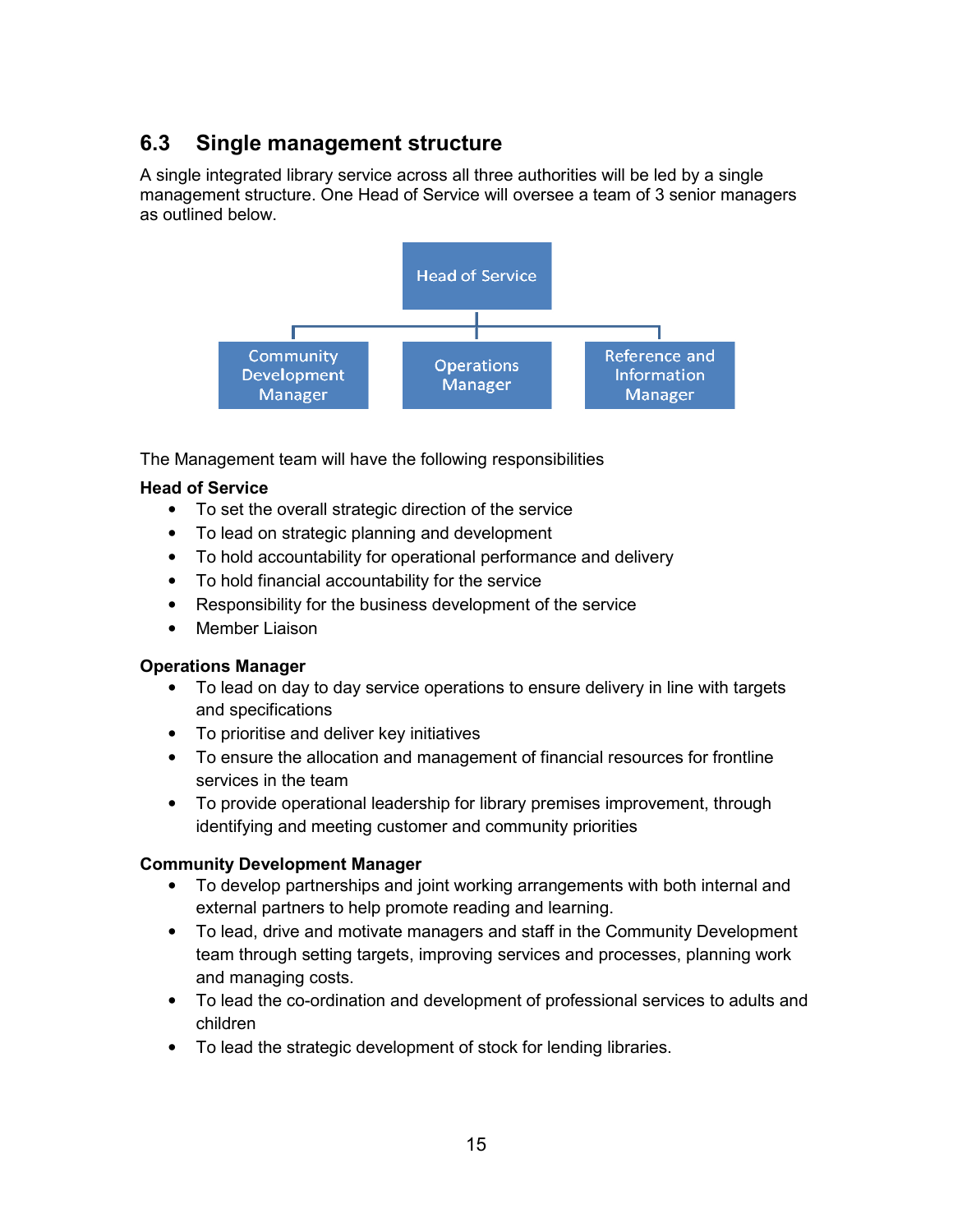#### **Reference and Information Manager**

- To develop, coordinate and direct Reference and Information services including physical and on-line resources, web services and digital content development.
- Develop, coordinate and direct specialist collections and services.
- To be responsible for the digital and information provision across the tri-borough area.
- To improve access to digital resources through delivery of support and training.
- To lead the strategic development of reference for lending libraries.
- Development of stock for reference and information services.

To allow the creation of single management team the following posts will be deleted.

| <b>Posts to be deleted</b>               |            |                                         |  |  |  |  |
|------------------------------------------|------------|-----------------------------------------|--|--|--|--|
| <b>Post</b>                              | <b>FTE</b> | <b>Salary range £ (inc.</b><br>oncosts) |  |  |  |  |
| <b>Head of Service Total</b>             | 2.05       | 190,820                                 |  |  |  |  |
| Senior Management Total                  | 8.00       | 425,114                                 |  |  |  |  |
| <b>Total deleted</b>                     | 10.05      | 615,934                                 |  |  |  |  |
| <b>Posts to be created</b>               |            |                                         |  |  |  |  |
| <b>Post</b>                              | <b>FTE</b> | <b>Salary £ (inc oncosts)</b>           |  |  |  |  |
| <b>Head of Service</b>                   | 1.00       | $90,000 - 120,000$                      |  |  |  |  |
| <b>Operations Manager</b>                | 1.00       | $50,000 - 80,000$                       |  |  |  |  |
| <b>Community Development Manager</b>     | 1.00       | $50,000 - 80,000$                       |  |  |  |  |
| Reference and Information Manager        | 1.00       | $50,000 - 80,000$                       |  |  |  |  |
| Total created (based on midpoint)        | 4.00       | 300,000                                 |  |  |  |  |
| <b>Total Savings (based on midpoint)</b> | 6.05       | 315,934                                 |  |  |  |  |

It is intended that Westminster City Council will employ the posts in the single management structure but no decision has been made as to where they will be based. Reducing staffing numbers will create additional savings from office space and overhead costs. Further work is required to establish the level of these savings.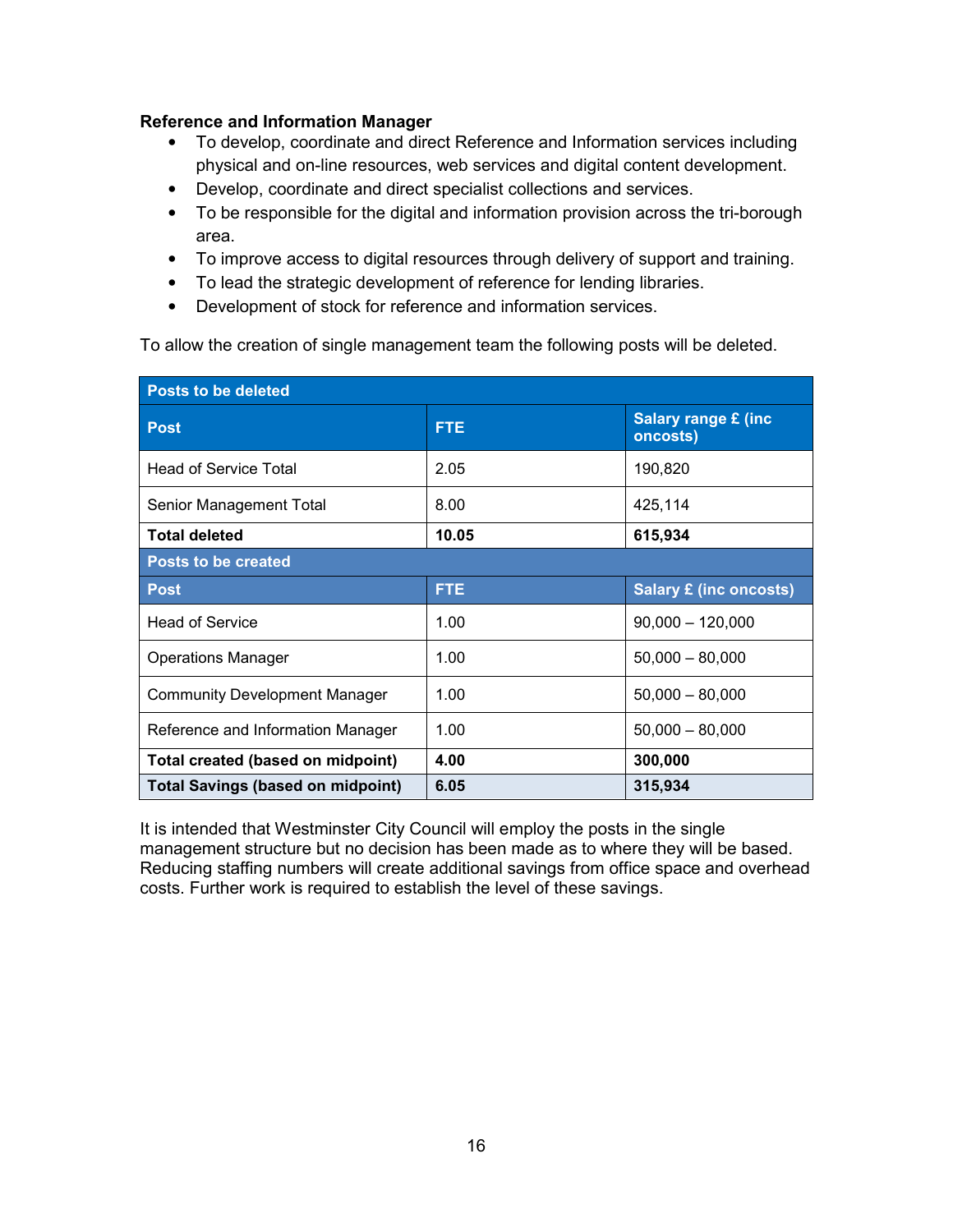### <span id="page-16-0"></span>**6.4 Service efficiency**

A detailed transactional model has been used to establish the number of staff that will be required for each of the tri-borough **lending** libraries. All three authorities have had the opportunity to refine the model to ensure it reflects best practice and addresses local circumstances. Further development and analysis will be required to refine the model to ensure it works for each authority.

The model is based on a retail approach and looks at all tasks carried out in a lending library. All tasks are site based. Each task has been broken down by:

- Indicative time taken to carry out
- Frequency
- Volume

This has then been combined with a range of transactional data (including membership numbers, visitor footfall, opening hours, service points and building size and design) to predict the number of hours required to open, run basic services and close each library building. This has then been translated into full time equivalent posts.

The model assumes that the take up of self-service by customers is running at 90% or more, and that all operational processes (such as timetabling, cash management, enquiry and customer management) are at optimum efficiency, and it assumes sickness levels at 3%. These assumptions are not currently the case in all libraries but should be achievable in the longer term, building on existing best practice.

The model does not factor in specific local environmental factors, such as a high incidence of anti-social behaviour at particular sites, or an above average level of events or activities, which will require additional staff cover. Neither does it allow for peaks and troughs in demand. However, it does give a minimum base point against which staffing levels can be flexed in accordance with demand.

A summary of the output from the model is shown below. This data reflects the staffing levels generated by the model adjusted to take into account local issues and professional knowledge.

| <b>Authority</b>        | <b>Opening</b><br><b>Hours</b> | <b>Existing</b><br><b>Lending</b><br>FTE. | <b>Adjusted</b><br><b>Model</b><br><b>Lending</b><br>FTE. | <b>Difference</b> | <b>Cost</b><br>Saving (£) |
|-------------------------|--------------------------------|-------------------------------------------|-----------------------------------------------------------|-------------------|---------------------------|
| Hammersmith &<br>Fulham | 231                            | 36                                        | 34                                                        | $-2$              | 57,918                    |
| Westminster             | 586                            | 89                                        | 87                                                        | $-2$              | 57,918                    |
| Kensington &<br>Chelsea | 279                            | 49                                        | 45                                                        | -4                | 115,836                   |
| Total                   | 1,099                          | 174                                       | 166                                                       | -8                | 231,672                   |

Average salary costs are based on all non management front line staff and include on costs.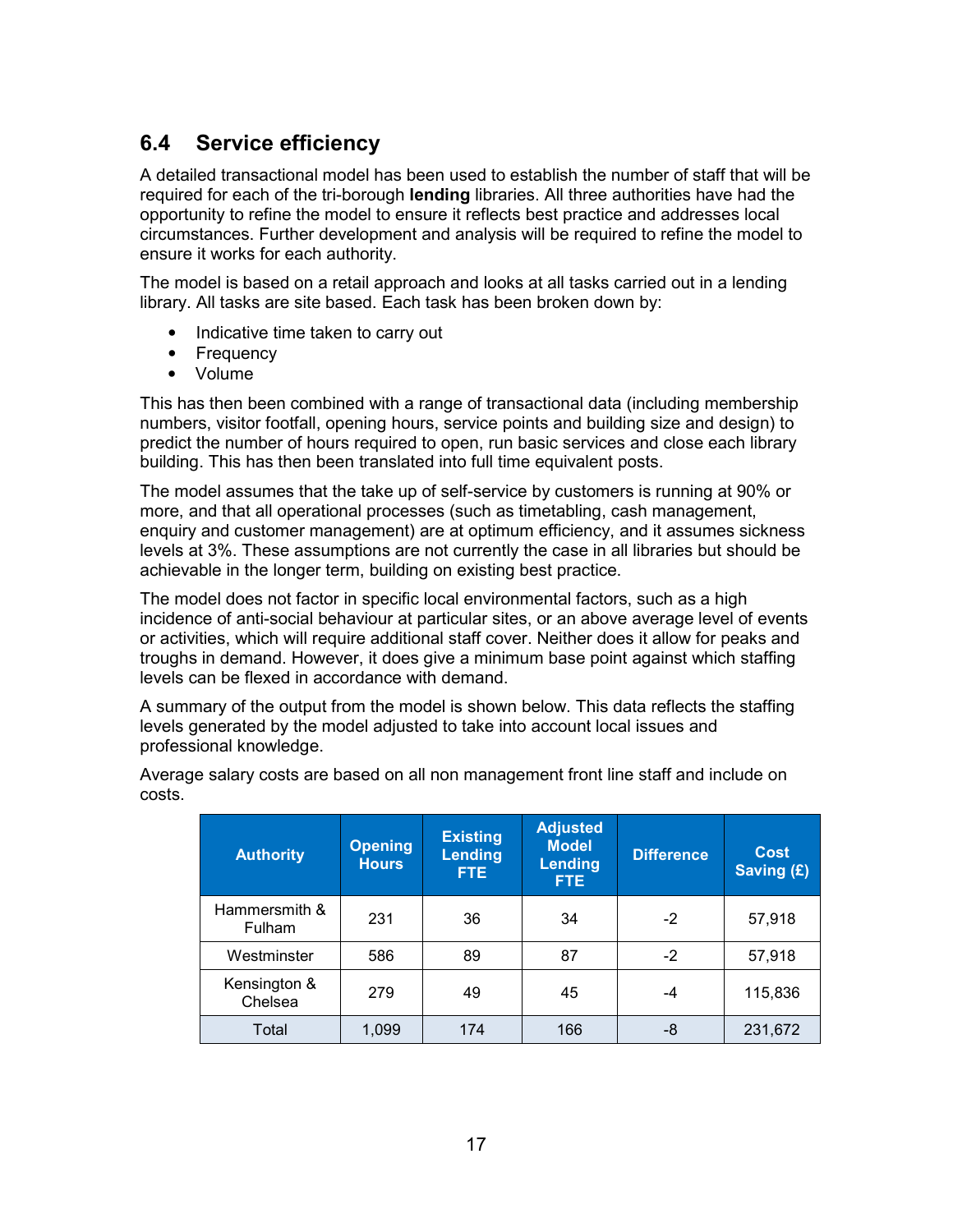## <span id="page-17-0"></span>**6.5 Integrated core service**

The combined existing structures across the tri-borough libraries is made up of 297 full time equivalent posts costing £9,778,003. The core service areas excluding locally commissioned services (e.g. Archives, Home Library Service, Prison Service) cost £8,566,831 and are made up of 259 full time equivalent posts.

An indicative target operating model has been drafted to show how an integrated core service could work. This model comprises **231.5** full time equivalent posts.

If all staff in the new tri-borough integrated core service are employed by Westminster the total salary cost (based on Westminster Salaries) is estimated at **£**7,459,070**.** A detailed breakdown of the salary figures for the integrated core service is shown in Appendix 4.

The difference between the cost of the indicative target operating model and existing structures (including adjustment for on-costs) is £**1,107,761** this figure includes the verified savings for the creation of a single management structure (£315,934) and the savings associated with service efficiency (£231,672). Therefore the savings associated with the creation of an integrated core service are £560,155.

| <b>Authority</b>                   | <b>Full Staffing</b><br>budget (£) | <b>Full</b><br><b>Staffing</b><br>FTE. | <b>Staffing budget</b><br>excluding locally<br>commissioned<br>roles $(E)$ | <b>FTE posts</b><br>excluding<br><b>locally</b><br>commissioned<br>roles |
|------------------------------------|------------------------------------|----------------------------------------|----------------------------------------------------------------------------|--------------------------------------------------------------------------|
| Hammersmith and<br><b>Fulham</b>   | 1,866,966                          | 58                                     | 1,818,827                                                                  | 53                                                                       |
| <b>Westminster City</b><br>Council | 4.946.727                          | 154                                    | 3,994,894                                                                  | 127                                                                      |
| Kensington and<br>Chelsea          | 2,964310                           | 85                                     | 2,753,110                                                                  | 79                                                                       |
| <b>Total</b>                       | 9,778,003                          | 297                                    | 8,566,831                                                                  | 259                                                                      |
| Integrated core<br>service         |                                    |                                        | 7,459,070                                                                  | 231.5                                                                    |
| Difference / Savings               |                                    |                                        | 1,107,761                                                                  | 27.5                                                                     |

This is broken down as shown in the table below.

### **6.6 Additional savings areas**

#### **Archives**

The archive collections of the three boroughs hold local government archival collections and local history resources. The archival collections comprise a unique and irreplaceable historical asset, being the records of the lives of the people in the boroughs and the land it occupies.

The 'archives' services across the tri-borough area are different in scale and focus. Hammersmith and Fulham have recently implemented a 'Big Society' model that sees opening hours considerably reduced and services supported largely by volunteers. Kensington and Chelsea focus primarily on the provision of local studies through the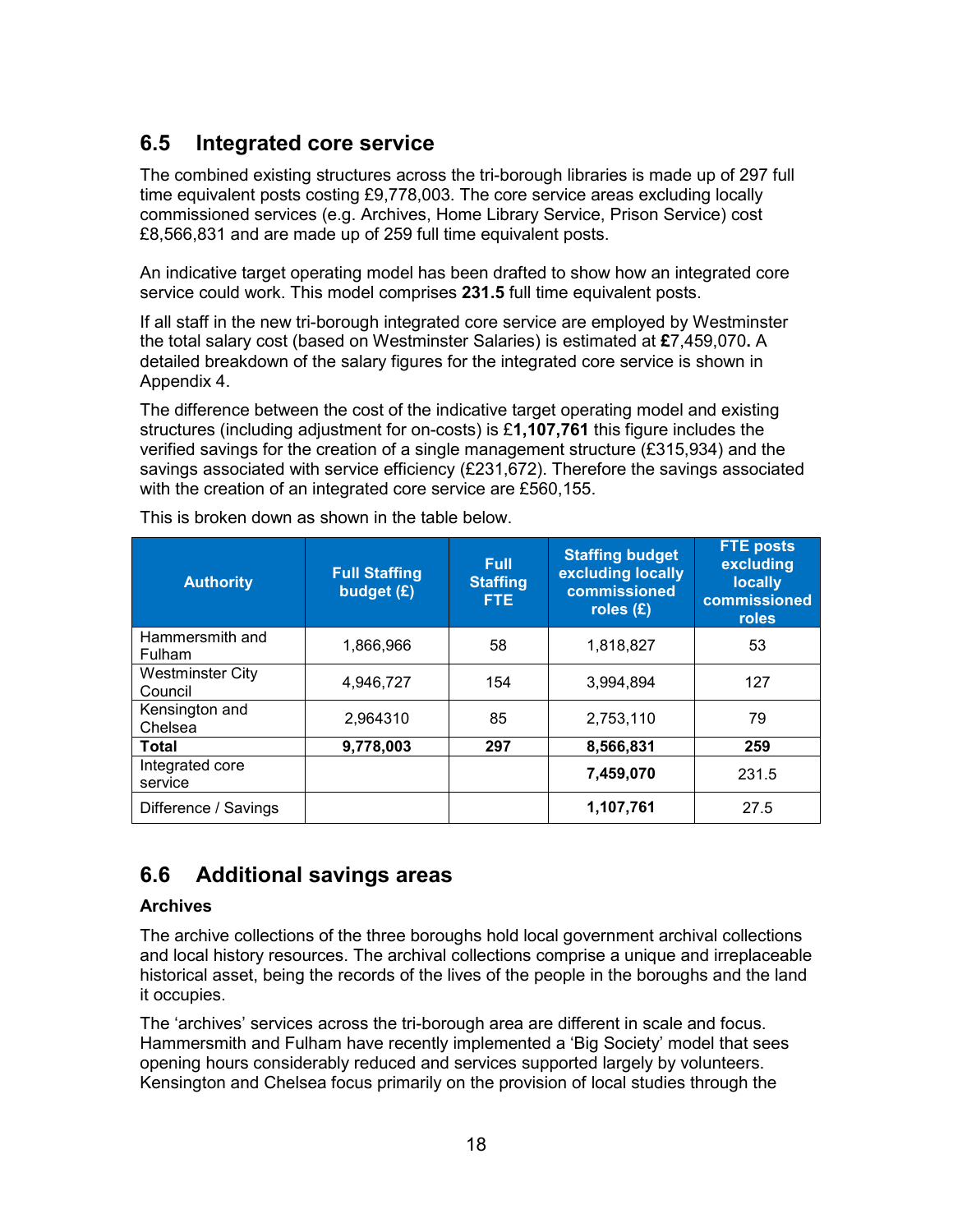Kensington Central Library. Westminster provides a comprehensive service housed in a purpose-built archives centre supported by considerable archive expertise.

A number of broad options have been looked at to understand if an integrated archives service could provide service improvements, improved access, consistent high quality and an improved service offer whilst providing savings. These options did not show any significant savings for the tri-borough partners.

As there are no significant savings to be gained from providing an integrated tri-borough archives this will remain as a locally commissioned service area for each authority managed through the libraries structure.

#### **Other**

Once an integrated tri-borough library service is introduced a number of additional savings may be realised. These may include savings from the provision of an integrated Home Library Service, provision of an integrated archives service, rationalisation of office space and harmonising contracts and joint procurement.

#### **Staff harmonisation**

Library service salaries currently vary widely across the three boroughs at all levels. Pay structures and employee terms and conditions are also different across each authority.

Analysis has been carried out to identify if savings can be made through harmonising salaries across authorities. A harmonisation arrangement would provide all employees across tri-borough with the same terms and conditions.

At this stage no consideration has been given to harmonisation of actual duties and responsibilities carried out, creating generic job roles where possible. At present, the salary differentials may reflect different requirements in terms of skills and responsibilities from posts with the same job title.

Analysis was carried out by grouping all posts into 11 categories. Roles were then categorised based on existing structure charts and salary bands. Front and back office roles have been separated and grouped in like for like role categories. Staff in scope for the single management structure have been excluded as savings have been calculated separately.

The effect of levelling all posts down to the lowest salary level (0%), up to the highest point (100%) and at steps in-between has been calculated and is shown in Appendix 5.

This analysis shows that savings are only achievable in the bottom 20 percentile of the salary spread.

A saving of £427,766 can be achieved if all staff in scope are levelled down to the lowest salary. This will affect 231 members of staff in total across all authorities as shown below.

|                              | <b>Hammersmith &amp;</b><br><b>Fulham</b> | Westminster | <b>Kensington &amp;</b><br><b>Chelsea</b> |
|------------------------------|-------------------------------------------|-------------|-------------------------------------------|
| <b>Total Staff affected</b>  | 20                                        | 143         | 68                                        |
| Percentage of Staff affected | 32%                                       | 98%         | 85%                                       |

Whilst salary harmonisation is a logical development it is not appropriate to do this just for libraries so would need to be implemented in line with overall tri-borough procedures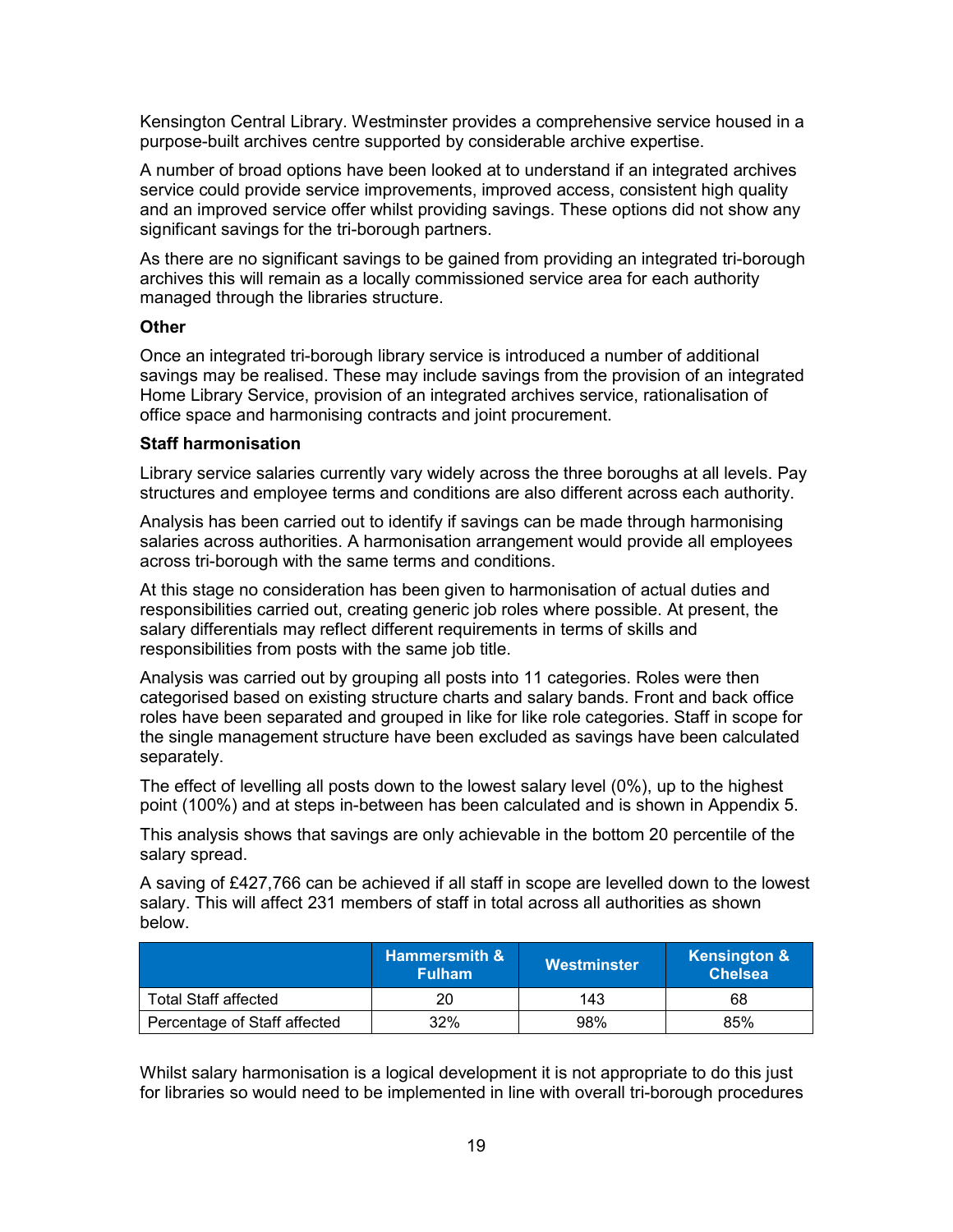and timescales. Also there are significant risks in pursuing harmonisation in the absence of a proper consideration of different roles and responsibilities. These risks include reduction in quality of service, recruitment difficulties, and significant HR challenges.

Therefore salary harmonisation will not be implemented at the present time but as part of Phase 4, when outsourcing options are considered

As part of the agreed Chief Executive's protocols, in the short term, most front line staff will still be employed on their existing borough's terms and conditions.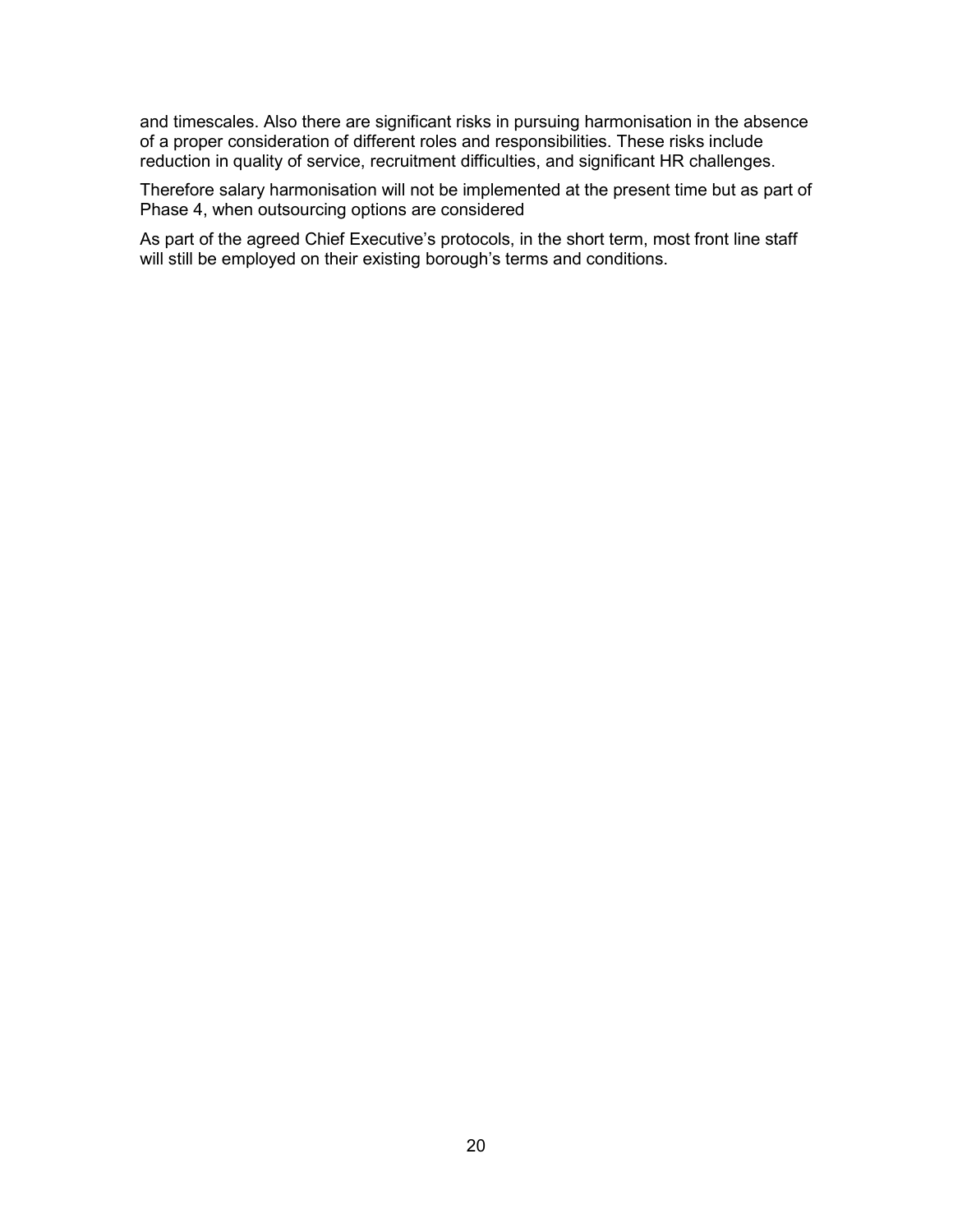## <span id="page-20-0"></span>**7. Apportionment of future costs and savings**

The future costs and savings of a tri-borough library service has been apportioned in the following way:

- The cost of the single management structure going forward has been apportioned by an even split across all three authorities.
- The reductions from the service efficiency model have been apportioned to the authority that they are deleted from.
- The cost of the integrated core service has been apportioned by the number of libraries, weighted by size on a 1-4 scale.

The table below shows the costs and savings of the tri-borough library service apportioned by authority.

| Apportionment of future costs and savings |                                |             |                                |              |  |  |  |  |  |
|-------------------------------------------|--------------------------------|-------------|--------------------------------|--------------|--|--|--|--|--|
|                                           | <b>Hammersmith</b><br>& Fulham | Westminster | <b>Kensington</b><br>& Chelsea | <b>Total</b> |  |  |  |  |  |
| Current cost of staffing                  | £1,818,827                     | £3,994,894  | £2,753,110                     | £8,566,831   |  |  |  |  |  |
| Cost of staffing in tri-borough           | £1,548,334                     | £3,545,628  | £2,365,108                     | £7,459,070   |  |  |  |  |  |
| Savings gained through tri-borough        | £270,493                       | £449,266    | £388,002                       | £1,107,761   |  |  |  |  |  |
| Percentage saving on controllable budget  | 10.6%                          | 6.1%        | 8.7%                           | 7.7%         |  |  |  |  |  |
| Percentage saving on staffing budget      | 14.8%                          | 11.2%       | 14%                            | 12.9%        |  |  |  |  |  |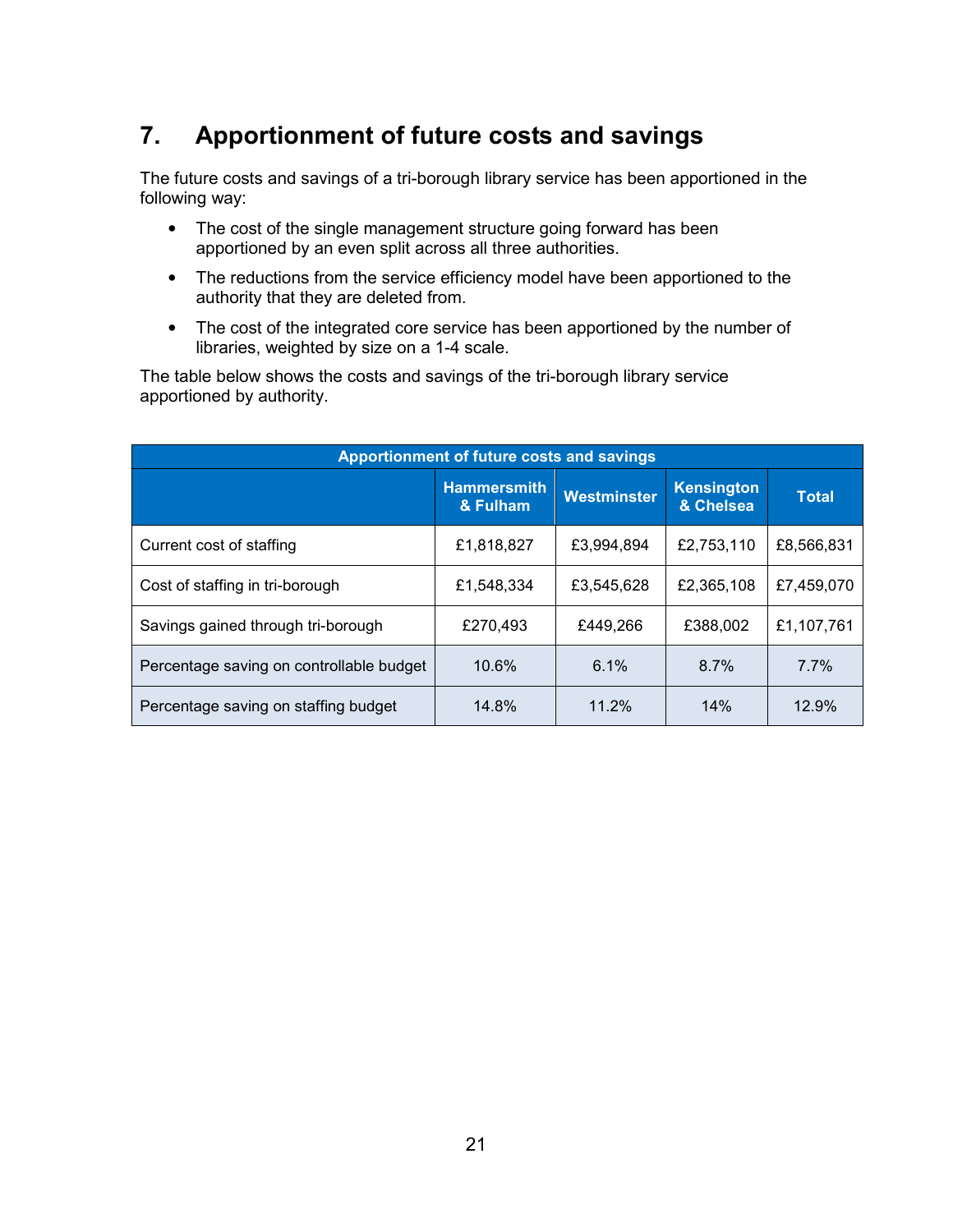## <span id="page-21-0"></span>**8. Investment requirements**

The following investment costs will be required to realise the savings outlined in section 6.

| <b>Item</b>                        | Cost       | <b>Details</b>                        | Frequency |  |  |  |  |
|------------------------------------|------------|---------------------------------------|-----------|--|--|--|--|
| Redundancy<br>payments             | £687,500   | One-Off                               |           |  |  |  |  |
| Self service<br>implementation     |            | Allocated in existing capital budgets |           |  |  |  |  |
| Project management                 | £103,200   | One-Off                               |           |  |  |  |  |
| <b>Capital Ambition</b><br>funding | $-£30,000$ | External funding bid                  | One-Off   |  |  |  |  |

There are no immediate IT implementation costs required. Integration of systems will be required to establish a single library card but can be done over time and when savings opportunities arise.

The table below gives details of how redundancy costs would be apportioned: Redundancies differ across each local authority, however it is only fair to share these costs in proportion to the savings derived for each local authority. This ensures the benefits match the redundancy costs, which is reflected by the Holgate adjustment.

| <b>Redundancies</b>                   |                                           |             |                                           |              |  |  |  |  |  |
|---------------------------------------|-------------------------------------------|-------------|-------------------------------------------|--------------|--|--|--|--|--|
|                                       | <b>Kensington &amp;</b><br><b>Chelsea</b> | Westminster | <b>Hammersmith &amp;</b><br><b>Fulham</b> | <b>Total</b> |  |  |  |  |  |
| <b>Current structure</b><br>costs     | £2,753,110                                | £3,994,894  | £1,818,827                                | £8,566,831   |  |  |  |  |  |
| New structure<br>costs                | £2,365,108                                | £3,545,628  | £1,548,334                                | £7,459,070   |  |  |  |  |  |
| Savings-annual                        | £388,002                                  | £449,266    | £270,493                                  | £1,107,761   |  |  |  |  |  |
| 35%<br>% savings                      |                                           | 41%         | 24%                                       | 100%         |  |  |  |  |  |
| Redundancy<br>costs                   | £209,387                                  | £337,335    | £140,778                                  | £687,500     |  |  |  |  |  |
| Holgate<br>adjustment                 | £31,415                                   | -£58,511    | £27,096                                   | 0            |  |  |  |  |  |
| Share of<br>redundancies              | £240,802                                  | £278,824    | £167,874                                  | £687,500     |  |  |  |  |  |
| Share of<br>redundancies %            | 35%                                       | 41%         | 24%                                       | 100%         |  |  |  |  |  |
| <b>Current structure</b><br>FTE posts | 79                                        | 127         | 53                                        | 259          |  |  |  |  |  |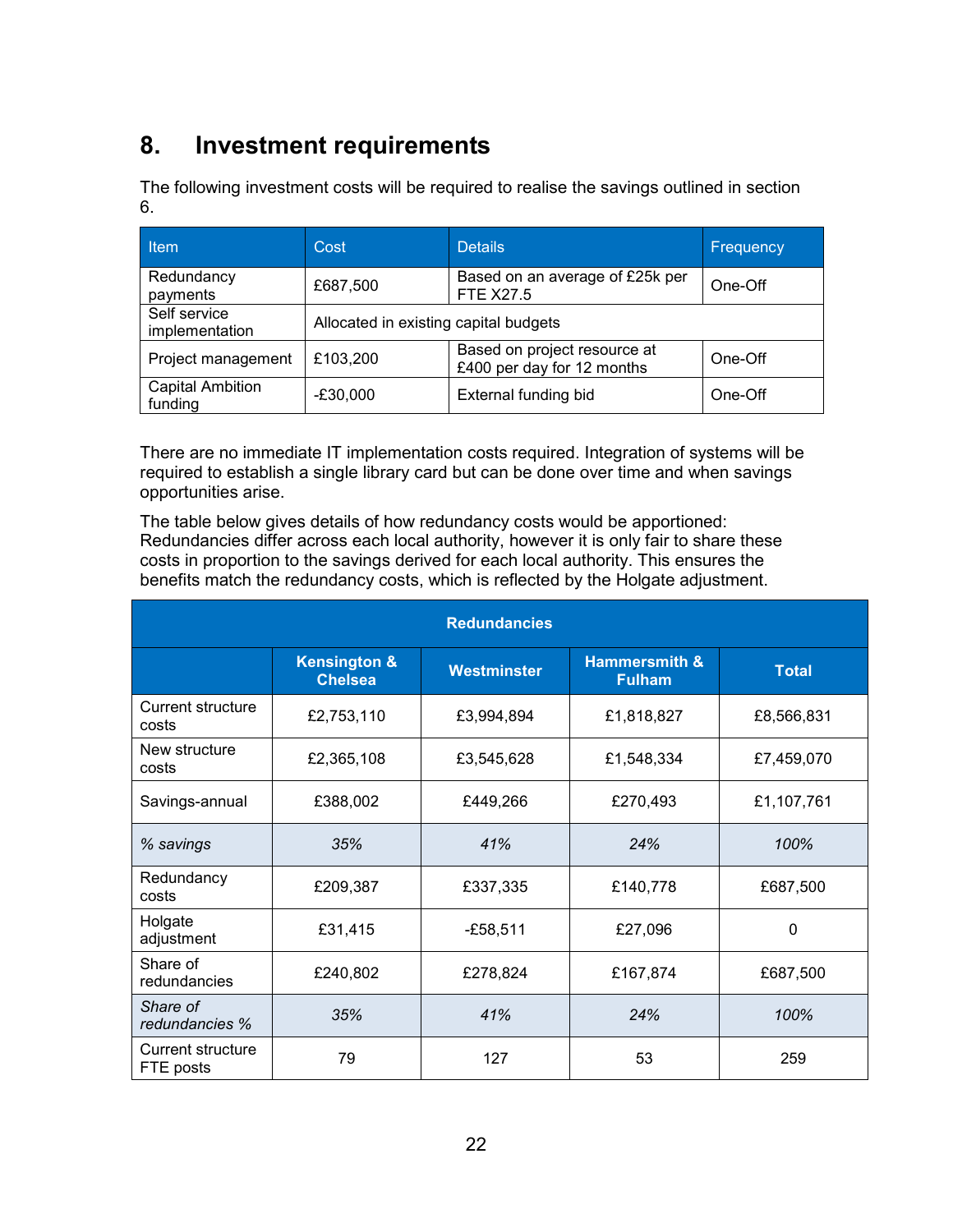## <span id="page-22-0"></span>**9. Return on investment**

The table below shows the return on investment for an integrated tri-borough library service.

| <b>Return on investment (£)</b> |           |             |         |           |           |           |  |  |  |
|---------------------------------|-----------|-------------|---------|-----------|-----------|-----------|--|--|--|
|                                 | Year 0    | Year 1      | Year 2  | Year 3    | Year 4    | Year 5    |  |  |  |
| Cash in-<br>flows               | 0         | $\mathbf 0$ | 909,804 | 1,107,761 | 1,1077,61 | 1,107,761 |  |  |  |
| Cash out-<br><b>Flows</b>       | 79,200    | 711,500     |         | -         |           |           |  |  |  |
| <b>Net Cash-</b><br>flow        | $-79,200$ | $-711,500$  | 909,804 | 1,107,761 | 1,107,761 | 1,107,761 |  |  |  |
| <b>Cumulative</b><br>cash-flow  | $-79,200$ | $-790,700$  | 119,104 | 1,226,865 | 2,334,626 | 3,442,387 |  |  |  |
| Payback<br>(years)              | 1.9       |             |         |           |           |           |  |  |  |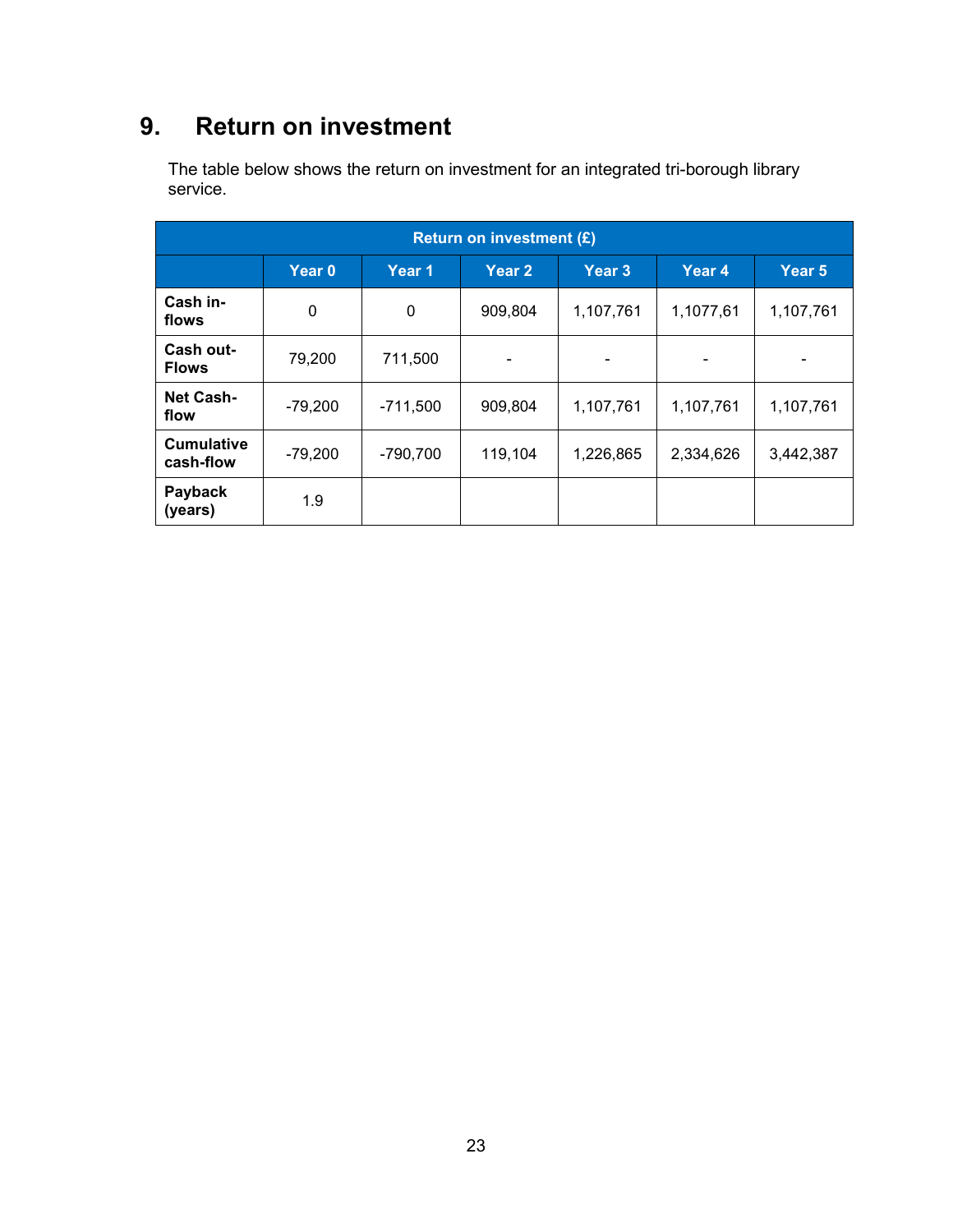## <span id="page-23-0"></span>**10. Implementation**

An integrated tri-borough library service will be delivered in four phases as outlined below:

|                                                                                                    | 2011/12                                                                                                                        |                                                                                                                              |     |                                                                            |                                                                                 |                                                                                                                                                                                        |                |            |                                                                                                                           | 2012/13        |                        |                                                                                                                                                                                                                                                                                                                                                                    |                |                |
|----------------------------------------------------------------------------------------------------|--------------------------------------------------------------------------------------------------------------------------------|------------------------------------------------------------------------------------------------------------------------------|-----|----------------------------------------------------------------------------|---------------------------------------------------------------------------------|----------------------------------------------------------------------------------------------------------------------------------------------------------------------------------------|----------------|------------|---------------------------------------------------------------------------------------------------------------------------|----------------|------------------------|--------------------------------------------------------------------------------------------------------------------------------------------------------------------------------------------------------------------------------------------------------------------------------------------------------------------------------------------------------------------|----------------|----------------|
| <b>Mar</b>                                                                                         | Apr                                                                                                                            | <b>May</b>                                                                                                                   | Jun | Jul                                                                        | Aug                                                                             | <b>Sep</b>                                                                                                                                                                             | Oct            | <b>Nov</b> | <b>Dec</b>                                                                                                                | Q <sub>4</sub> | Q <sub>1</sub>         | Q2                                                                                                                                                                                                                                                                                                                                                                 | Q3             | Q <sub>4</sub> |
| $\bullet$<br>$\bullet$<br>$\bullet$<br>$\bullet$<br>Phase 2<br>$\bullet$<br>$\bullet$<br>$\bullet$ | <b>Phase 1</b><br>Definition and scope of<br>workstream agreed<br>Programme mobilised<br>business case<br>Planning for Phase 2 | Production and sign-off of<br>Approval to proceed onto<br><b>Mobilisation for Phase 2</b><br>Feasibility report for archives |     | $\bullet$<br>$\bullet$<br>structure<br>$\bullet$<br>$\bullet$<br>$\bullet$ | management structure<br>Planning for Phase 3<br><b>Mobilisation for Phase 3</b> | Operating model design for the creation of a single<br>Implementation of a single management structure<br>staff group for a combined library service<br>Approval to proceed to Phase 3 | <b>Phase 2</b> |            | Realisation of business benefits from a single management<br>Detailed design to create a single operational structure and |                | $\bullet$<br>$\bullet$ | Implementation and rollout of<br>single operational structure for a<br>combined library service<br>Realisation of benefits from<br>single combined library service<br>Detailed design for preferred<br>delivery/trading option<br>Production and sign-off of<br>business case for preferred<br>delivery/trading option<br>Approval to proceed to<br>implementation | <b>Phase 3</b> |                |
|                                                                                                    |                                                                                                                                |                                                                                                                              |     | $\bullet$                                                                  |                                                                                 | Options appraisal for new delivery/trading options                                                                                                                                     |                |            |                                                                                                                           |                | $\bullet$<br>$\bullet$ | Implementation and rollout of<br>new delivery model<br>Realisation of benefits of new<br>delivery model                                                                                                                                                                                                                                                            |                |                |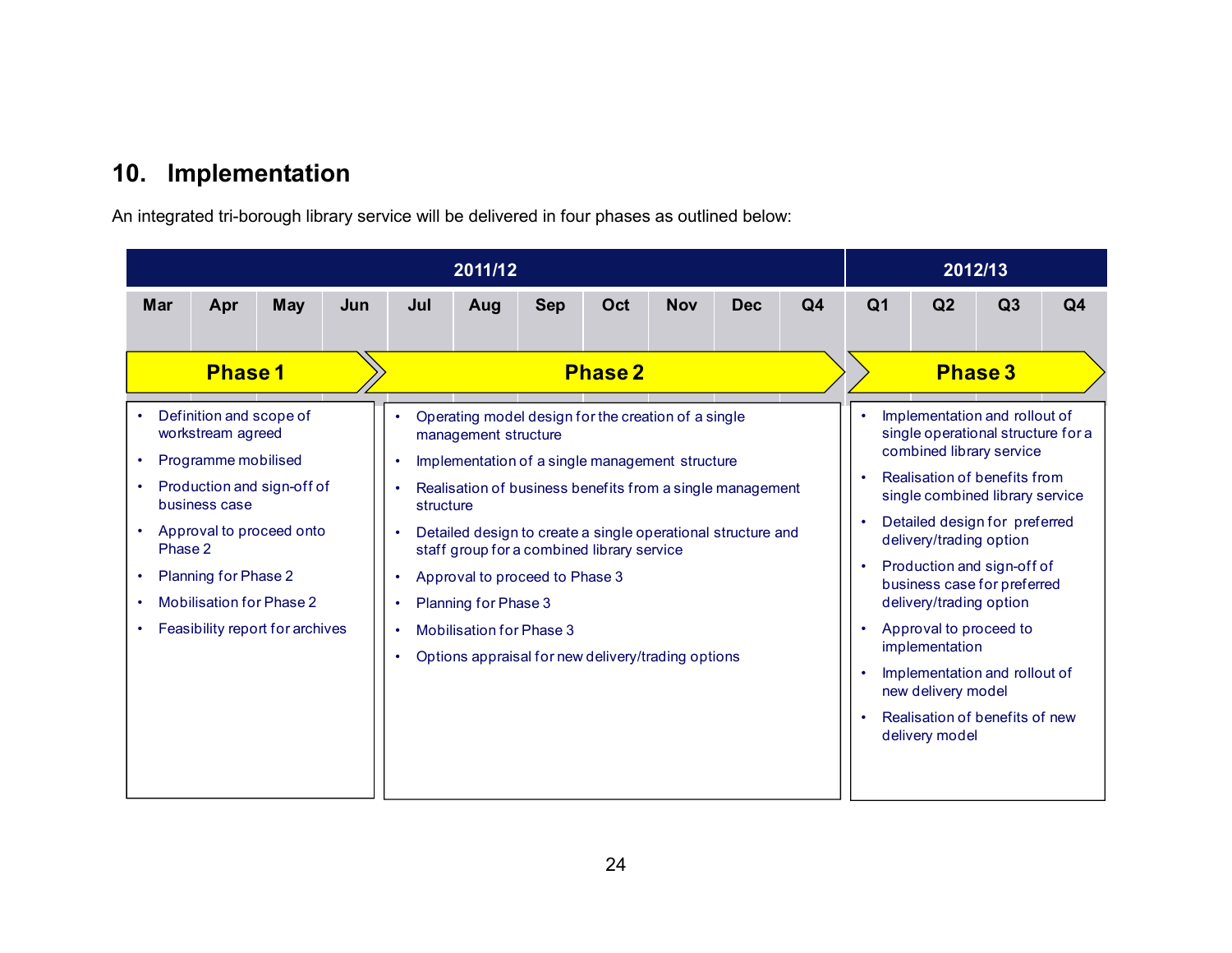## <span id="page-24-0"></span>**11. Risks**

The following are potential risks to what is a significant frontline, public facing service across all three boroughs. Actions to limit these potential risks are suggested, for inclusion in any implementation plan of a single library service.

|  |  |  |  | <b>Likelihood</b> - 1 (unlikely) $-3$ (highly likely) |  |
|--|--|--|--|-------------------------------------------------------|--|
|--|--|--|--|-------------------------------------------------------|--|

#### **Severity** - 1 (minimal) – 3 (severe)

| <b>Risk</b>                                                                                                    | <b>Impact</b>                                                                                                                 | <b>Action to mitigate</b>                                                                                                                                                         | <b>Likelihood</b> | <b>Severity of</b><br>impact | <b>Risk</b>   |
|----------------------------------------------------------------------------------------------------------------|-------------------------------------------------------------------------------------------------------------------------------|-----------------------------------------------------------------------------------------------------------------------------------------------------------------------------------|-------------------|------------------------------|---------------|
| Speed of implementation<br>not sufficiently considered.                                                        | Staff morale and turnover impacted<br>leading to a reduction in service /<br>deterioration in quality of customer<br>service. | Careful, planned implementation with a<br>comprehensive stakeholder engagement<br>plan in place to manage the period of<br>change.                                                |                   | $\overline{2}$               | 3             |
| Not getting governance and<br>structure right and<br>commissioning<br>arrangements unclear.                    | Single service with duplication, not<br>realising economies of scale and<br>inefficient service offer.                        | Clarity over which services are<br>commissioned by each borough, and to what<br>level.                                                                                            |                   | 3                            | 3             |
| Failure to resolve different<br>aspirations across the three<br>boroughs                                       | Failure to agree core service<br>specification and cost base leading<br>to a delay in implementation                          | Establishment of robust governance<br>arrangements from the start                                                                                                                 | $\overline{2}$    | $\overline{2}$               | Δ             |
| Cost, resource, effort and<br>time required to deliver a<br>single service.                                    | Cost outweighed by benefits.                                                                                                  | Build in key milestones to agree progress to<br>the next step, based on robust data.<br>Thoughtful and planned implementation with<br>clarity over potential (cashable) benefits. |                   |                              | $\mathcal{P}$ |
| Level of savings<br>overestimated in business<br>case.                                                         |                                                                                                                               | Detailed estimation of savings required for<br>each borough, and a plan of implementation.                                                                                        |                   | $\overline{2}$               | 3             |
| Complexity of funding<br>arrangements in any<br>borough makes cashable<br>savings difficult to realise.        | Savings (or level of savings) not                                                                                             | Outcome of "corporate" tri-borough business<br>case to be used in drafting full business case<br>and implementation plan.                                                         | $\overline{2}$    | $\overline{2}$               |               |
| Corporate recharges<br>insufficiently flexible.                                                                | realised by any of the tri-boroughs.                                                                                          | Planning and implementation to be modelled<br>to enable 'variables' to be taken into account<br>when calculating savings.                                                         | 2                 | $\overline{2}$               |               |
| Immediate action by<br>individual authorities affects<br>level of anticipated savings<br>via a single service. |                                                                                                                               |                                                                                                                                                                                   |                   | 3                            |               |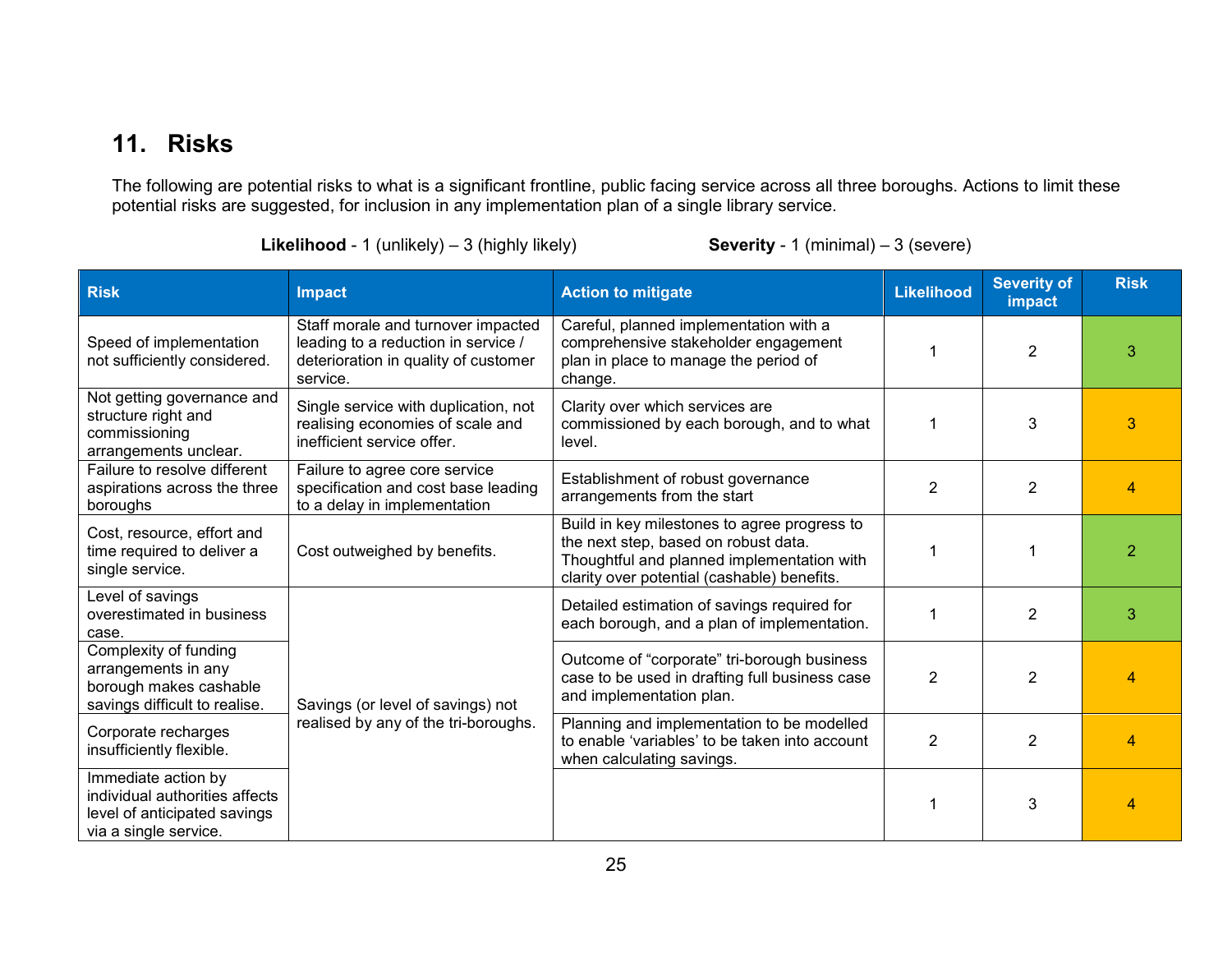## <span id="page-25-0"></span>**Appendix 1 – Existing library service provision**

|                                         | <b>Kensington and</b><br><b>Chelsea</b> | Westminster                                  | <b>Hammersmith and</b><br><b>Fulham</b>    |
|-----------------------------------------|-----------------------------------------|----------------------------------------------|--------------------------------------------|
| No of library buildings                 | $6\phantom{1}6$                         | 12 - reducing to 11 by<br>end 2011           | $6$ – reducing to 4 by<br>end of 2011      |
| Total opening hours (per week)          | 279                                     | For 12 libraries 687<br>For 11 libraries 644 | For 6 libraries 327<br>For 4 libraries 231 |
| Libraries open on a Sunday              | $\mathbf{1}$                            | 5                                            | $\overline{2}$                             |
| No of free access Public PCs            | 111                                     | 230                                          | 120                                        |
| Home Library Service                    | Yes                                     | Yes                                          | Yes                                        |
| Home Library Service<br>members         | 304                                     | 619                                          | 175                                        |
| Prison Library Service                  | <b>No</b>                               | <b>No</b>                                    | Yes                                        |
| Annual loans                            | 922,054                                 | 2,400,000                                    | 670,000                                    |
| Annual visits                           | 1,185,535                               | 2,500,000                                    | 1,100,000                                  |
| <b>Online Visits</b>                    | 266,000                                 | 2,500,000                                    | 257,266                                    |
| Membership                              | 40,035                                  | 86,991                                       | 30,926                                     |
| No. of staff                            | 85                                      | 167.44                                       | 69.5                                       |
| Members of staff paid more<br>than £60K | $\mathbf{1}$                            | 1                                            | $\boldsymbol{0}$                           |
| Self Service                            | $\sqrt{3}$                              | 11                                           | $\overline{2}$                             |
| Wi-Fi                                   | $\overline{4}$                          | 12                                           | $\mathbf{1}$                               |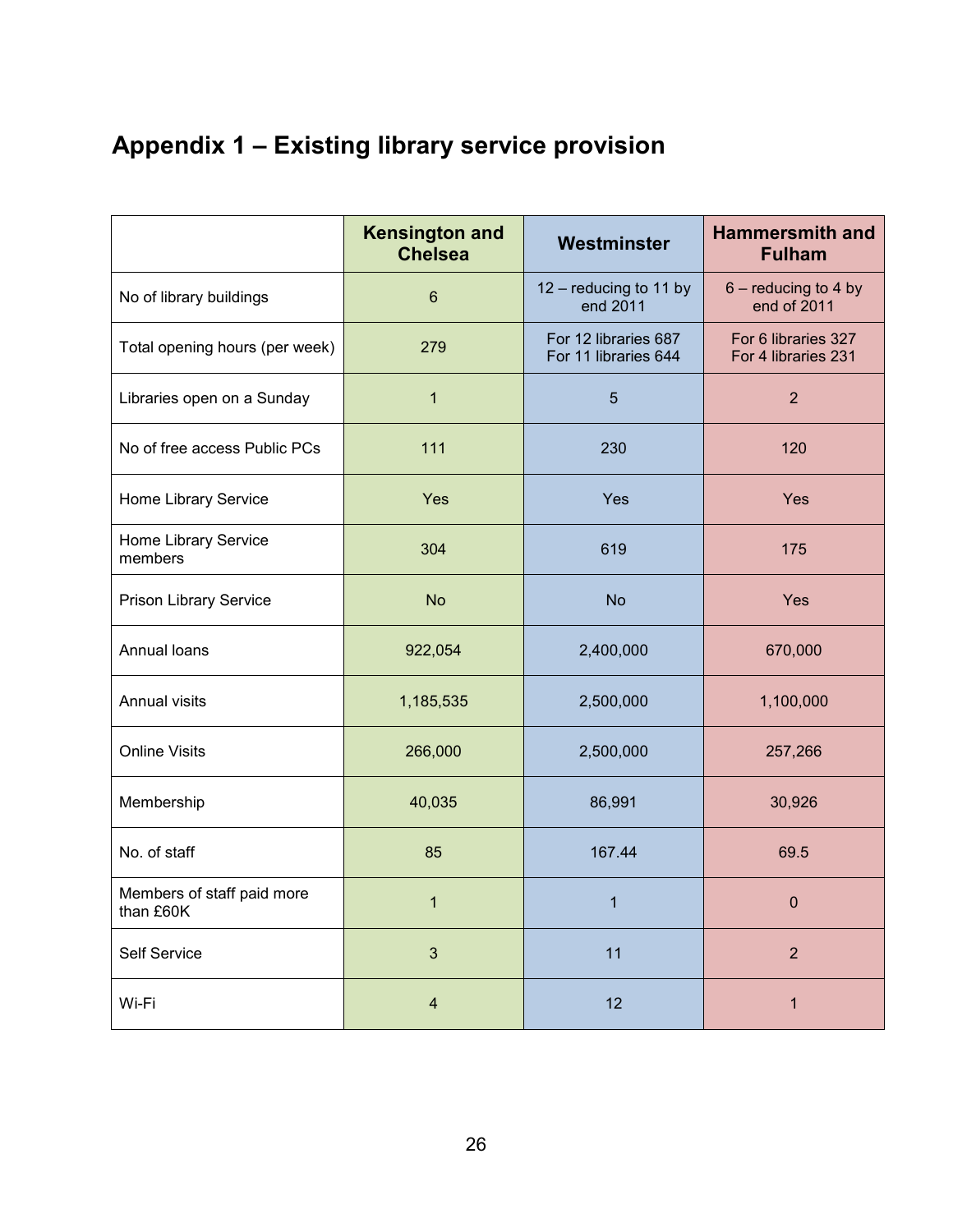## <span id="page-26-0"></span>**Appendix 2 – Tri-borough library locations**

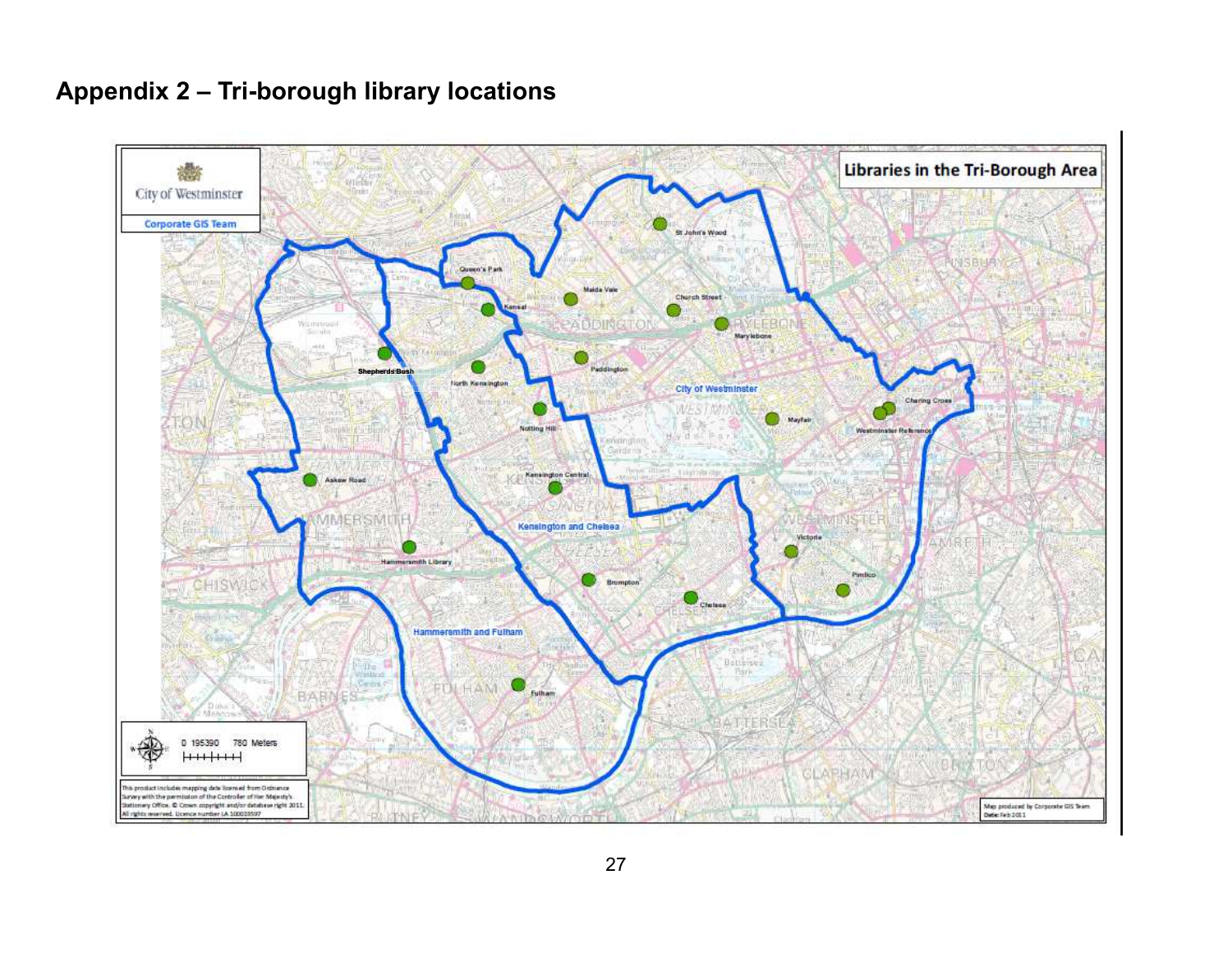## <span id="page-27-0"></span>**Appendix 3 – Top 10 design principles**

| No.            | <b>Theme</b>           | <b>Design Principle:</b>                                                                                                                                                                                                                                                                                                    |
|----------------|------------------------|-----------------------------------------------------------------------------------------------------------------------------------------------------------------------------------------------------------------------------------------------------------------------------------------------------------------------------|
|                | Sovereignty            | Any design should be done so in full consideration of the Sovereignty Guarantee as laid out in the Tri-borough<br>Proposal Report February 2011                                                                                                                                                                             |
| $\overline{2}$ | Tri-borough            | Departments should outline proposals for a 50% cut in managerial posts and 50% reduction in overheads and<br>advise around any associated risks                                                                                                                                                                             |
| 3              | <b>Operating Model</b> | The combined library service structure should be future-proofed as far as is possible and be agile and flexible to<br>meet an ever changing environment.                                                                                                                                                                    |
| 4              | <b>Operating Model</b> | Should have the minimum number of management tiers possible from top to bottom (say maximum of 5)                                                                                                                                                                                                                           |
| 5              | <b>Operating Model</b> | Optimum spans of control (say optimum target of 1:6 but could be more if deemed necessary/appropriate)                                                                                                                                                                                                                      |
| 6              | <b>Operating Model</b> | Back office functions to be minimised in terms of numbers and space occupancy                                                                                                                                                                                                                                               |
| $\overline{7}$ | Customer               | An ability to respond to local needs and circumstances, based on an assessment of local needs                                                                                                                                                                                                                               |
| 8              | Customer               | A preference for an improved customer experience (e.g. one library card for all 3 boroughs) that may involve a<br>change in relationship with increased self service but capable of at least maintaining the current levels of<br>customer experience at less cost than can be delivered by the three boroughs individually |
| 9              | Finance                | An ability to move to a unified set of contracts and a single property/assets strategy                                                                                                                                                                                                                                      |
| 10             | Tri-borough            | Boroughs will take the opportunity to radically redesign services drawing on each authority's strength                                                                                                                                                                                                                      |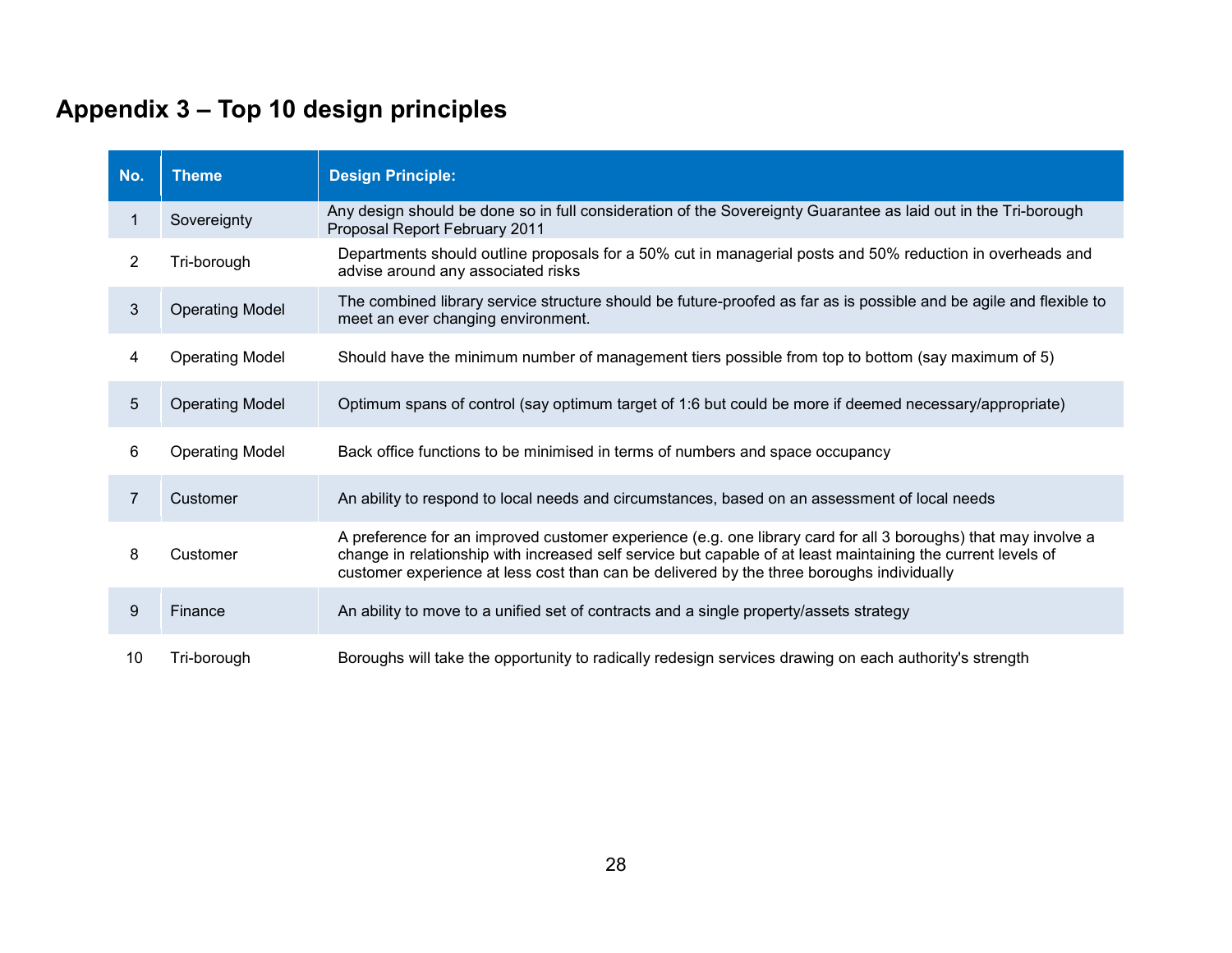## <span id="page-28-0"></span>**Appendix 4 – Staffing costs for integrated core service**

| <b>Post</b>                                  | <b>FTE</b> | <b>Cost per FTE</b><br>(E) | Total cost (£) |
|----------------------------------------------|------------|----------------------------|----------------|
| <b>Head of Service</b>                       | 1.0        | 105,000                    | 105,000        |
| <b>Operations Manager</b>                    | 1.0        | 65,000                     | 65,000         |
| Reference & Information Manager              | 1.0        | 65,000                     | 65,000         |
| <b>Stock Manager</b>                         | 1.0        | 50,118                     | 50,118         |
| <b>Contract Manager</b>                      | 1.0        | 35,989                     | 35,989         |
| <b>Stock Librarian</b>                       | 2.0        | 35,989                     | 71,978         |
| Cataloguer                                   | 0.5        | 17,995                     | 8,997          |
| <b>Community Development Manager</b>         | 1.0        | 65,000                     | 65,000         |
| <b>Stock Assistants</b>                      | 2.0        | 27,184                     | 54,368         |
| Children's Co-ordinator                      | 1.0        | 34,112                     | 34,112         |
| <b>Adult Learning Co-ordinator</b>           | 1.0        | 34,112                     | 34,112         |
| <b>Health Information Co-ordinator</b>       | 1.0        | 34,112                     | 34,112         |
| <b>Bookstart Co-ordinator</b>                | 1.0        | 27,184                     | 27,184         |
| Area Manager                                 | 4.0        | 42,810                     | 171,240        |
| <b>Customer Services Manager</b>             | 14.0       | 40,505                     | 567,070        |
| Librarian                                    | 18.0       | 35,989                     | 647,802        |
| Senior Customer Service Assistant Lending    | 78.0       | 30,261                     | 2,360,358      |
| <b>Customer Services Assistant</b>           | 9.0        | 28,959                     | 260,630        |
| <b>Customer Services Assistant Lending</b>   | 52.0       | 27,184                     | 1,413,568      |
| Reference Library Manager                    | 1.0        | 42,810                     | 42,810         |
| Reference Librarian                          | 1.0        | 35,989                     | 35,989         |
| Enquiry team Librarian                       | 2.0        | 35,989                     | 71,978         |
| Reference Librarian                          | 3.0        | 35,989                     | 107,967        |
| Online service coordinator                   | 1.5        | 35,989                     | 53,984         |
| Senior Customer Service Assistant Reference  | 10.5       | 30,261                     | 317,741        |
| <b>Customer Services Assistant Reference</b> | 5.0        | 27,184                     | 135,920        |
| <b>Executive Assistant</b>                   | 1.0        | 30,261                     | 30,261         |
| Admin Assistant                              | 3.0        | 30,261                     | 90,783         |
| <b>Additional Posts</b>                      | 14.0       | 35,714                     | 500,000        |
| <b>Total</b>                                 | 231.5      |                            | 7,459,072      |